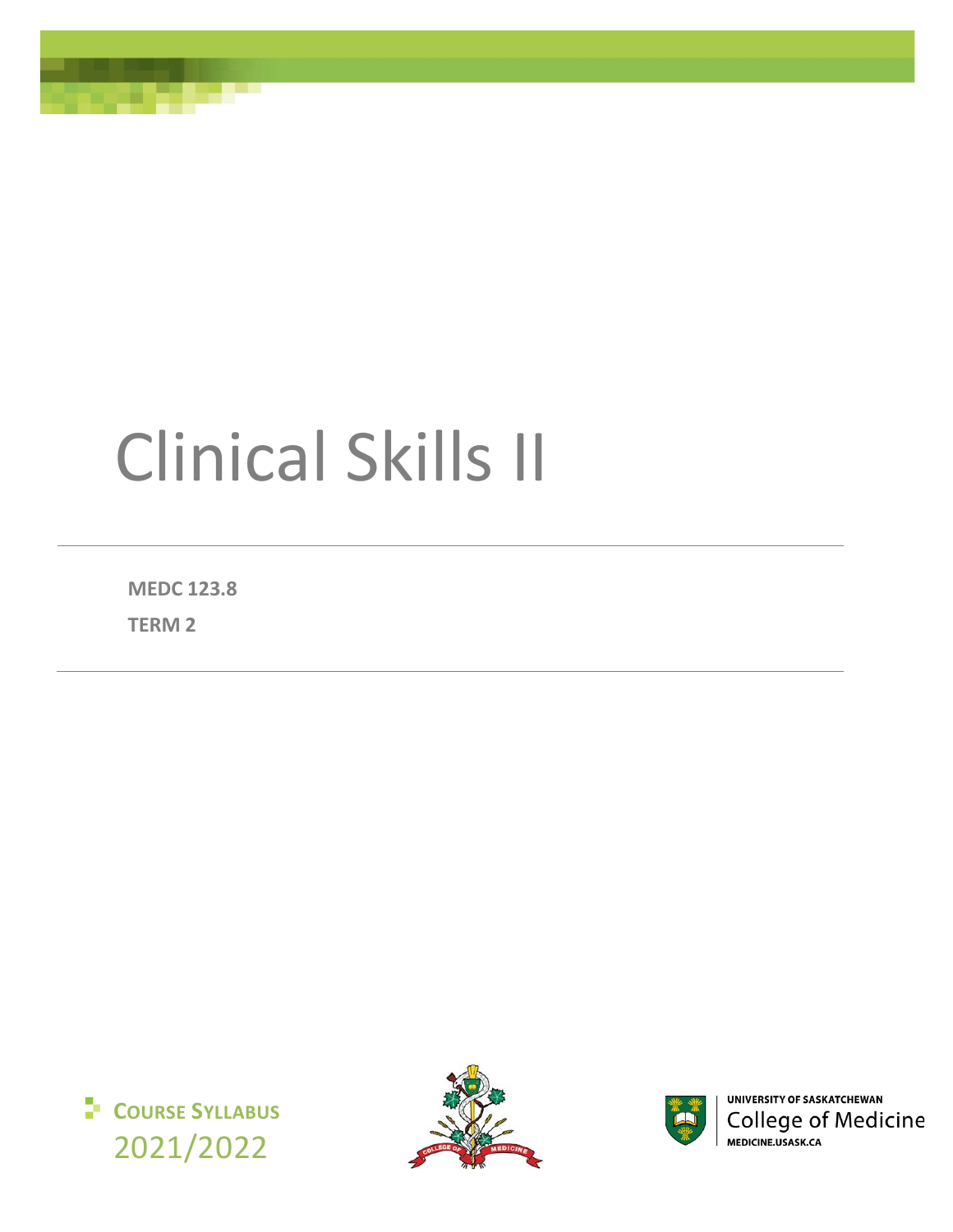#### **LAND ACKNOWLEDGEMENT**

*As we engage in Remote Teaching and Learning, we acknowledge we are on Treaty Six and Treaty Four Territory and the Homeland of the Métis. We pay our respect to the First Nation and Métis ancestors of this place and reaffirm our relationship with one another. We recognize that in the course of your studies you will spend time learning in other traditional territories and Métis homelands. We wish you safe, productive and respectful encounters in these places*

# **Clinical Skills II – Course Overview**

## **REMOTE LEARNING CONTEXT**

To address uncertainties related to delivering academic programming during a pandemic, some instructors may deem it necessary to revise syllabi in ways that impact assignments, assessments, and weighting of grades, among other things. Such changes will be permitted if they have been approved by the Department Head (in a departmentalized college) and by the Dean/Executive Director or designate within a College/School. This provision is temporary and will be reviewed by the Academic Programs Committee at the beginning of each semester until any permanent change in this regard is approved by Council.

**If you are on campus at any time, ensure you know what is required and expected of you:** One of the critical lessons learned in dealing with COVID-19 is knowing that situations can change and we must be flexible and ready to adjust our safety protocols. Instead of listing all of the relevant information in your course outline, the university has create[d a webpage](https://covid19.usask.ca/students.php#Oncampusessentials) where all up-to-date information around returning to campus is listed. You are responsible for regularly checking the health and *safety* guidelines <https://covid19.usask.ca/about/safety.php#Expectations> and knowing what is expected of you throughout the winter term. The College of Medicine has specific COVID protocols that are also important for you to be aware of and follow on the [College of Medicine website.](https://medicine.usask.ca/students/covid19.php)

## **COURSE DESCRIPTION**

Learning in Clinical Skills II (Year 1 - Term 2) will enable students to improve their basic clinical skills, including patient-centered communication and physical examination, through a combination of assessment of 'real-life' patients and structured learning sessions. Students will further develop clinical reasoning skills, including development of differential diagnoses and management plans. Students will also practice patient presentation skills, both written and oral. The course will include the following components: Advanced Communication Skills II, Clinical Scenarios, Simulations, Focused Interview and Physical Examination Sessions, Discipline-Specific Patient Encounter Sessions in Emergency Medicine, Internal Medicine, Pediatrics, and Surgery, as well as phlebotomy skills. When appropriate and possible, sessions will be organized around content students are learning in other courses.

Completion of this course will contribute to attaining elements of the overall undergraduate program objectives [\(Program Learning Objectives\)](https://medicine.usask.ca/students/undergraduate/curriculum-schedules-objectives.php#ProgramLearningObjectives).

**Prerequisites:** Successful completion of Clinical Skills I

# **OVERALL COURSE OBJECTIVES**

By the completion of Clinical Skills II course, students will be able to:

- 1. Establish ethical relationships with patients characterized by understanding, trust and empathy.
- 2. Demonstrate communication skills in conducting a patient-centered interview that:
	- explore and apply the four dimensions of illness "FIFE" (feelings, ideas, impact on function, expectations);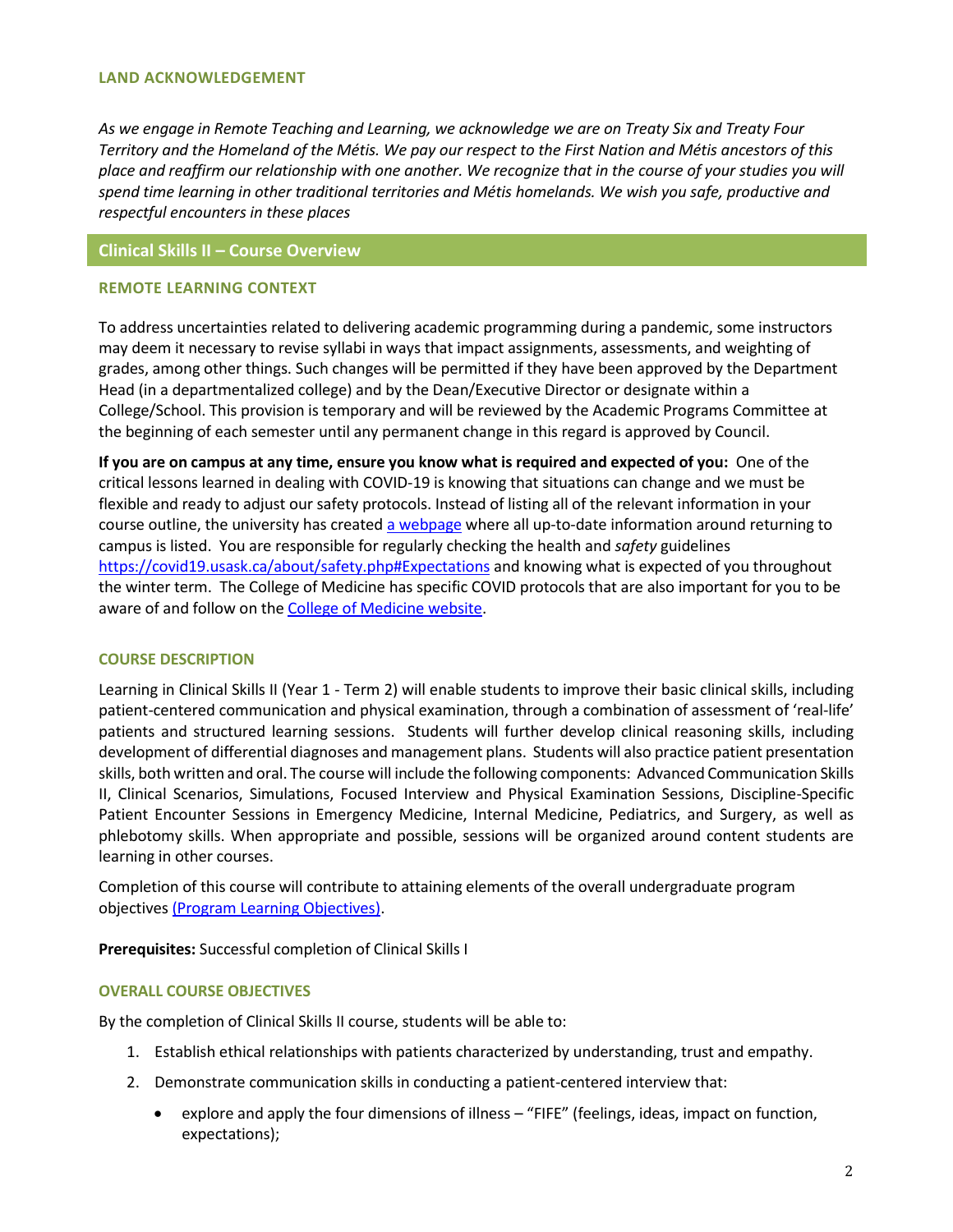- explore the disease process and relevant past history;
- explore relevant social and family context with the patient;
- demonstrate awareness of socio-economic determinants of health
- reach agreement with patients on the nature of their problems, appropriate goals of treatment, and roles of patient, doctor, and others, as appropriate, in management
- apply principles of cultural safety
- 3. Perform a physical examination relevant to a patient's presenting problems, in an orderly efficient manner, demonstrating respect and sensitivity to patient comfort.
- 4. Demonstrate clinical reasoning, including tailoring the interview content and physical examination to assist with the development of a provisional differential diagnosis.
- 5. Present a concise verbal summary of the patient's history including the disease and illness experience, physical exam, potential differential diagnoses, a brief assessment and management plan, and record the information obtained in an appropriate format
- 6. Choose appropriate investigations for a particular clinical presentation.
- 7. Interpret relevant investigations
- 8. Propose possible solutions to clinical problems and challenges suitable for level of training including advocating for the patient as necessary.
- 9. Demonstrate skill in procedures taught in Clinical Skills.
- 10. Reflect meaningfully on individual performance, feedback received, and feedback provided to other professionals
- 11. Demonstrate competence in personal time management, such that competing demands are prioritized, requirements are completed as described and deadlines are met
- 12. Demonstrate skills in using appropriate evidence-based resources to develop differential diagnoses, investigative and management plans.
- 13. Exhibit professional behaviour consistently including; integrity; responsibility; respect for and effective working relationships with patients, faculty, staff and peers; appropriate attire.

# **COURSE CONTACTS**

Course Director: Dr. Susanna Martin - [s.martin@usask.ca](mailto:s.marting@usask.ca)

Pre-Clerkship Program Coordinator: Sonja MacDonald – [sonja.macdonald@usask.ca](mailto:sonja.macdonald@usask.ca) - (306) 966-5354

Year 1 Administrative Assistant: Amy Pollock – amy.pollock@usask.ca – (306) 966-7202

# **COURSE SCHEDULE**

The Clinical Skills II Course consists of a variety of activities (including lectures, CLRC sessions, departmentbased sessions, simulations, and ½ day skills specific learning opportunities). Many of these are in small groups, so schedules will be highly individualized. Individual student schedules will be posted on One45.

Please check One45 **DAILY** to ensure that you have the most current schedule information. The latest a change can be made to a session (unless it is a true emergency) is 48 hours in advance of the scheduled session. If changes are made to a session that has already been scheduled in One45, the departmental undergraduate administrators will notify affected students directly via email.

All learning objectives (course, module, and session) can be accessed on the College of Medicine/Curriculum website under the appropriate year and course. A print version is also available. Please access the link below for the most current objectives.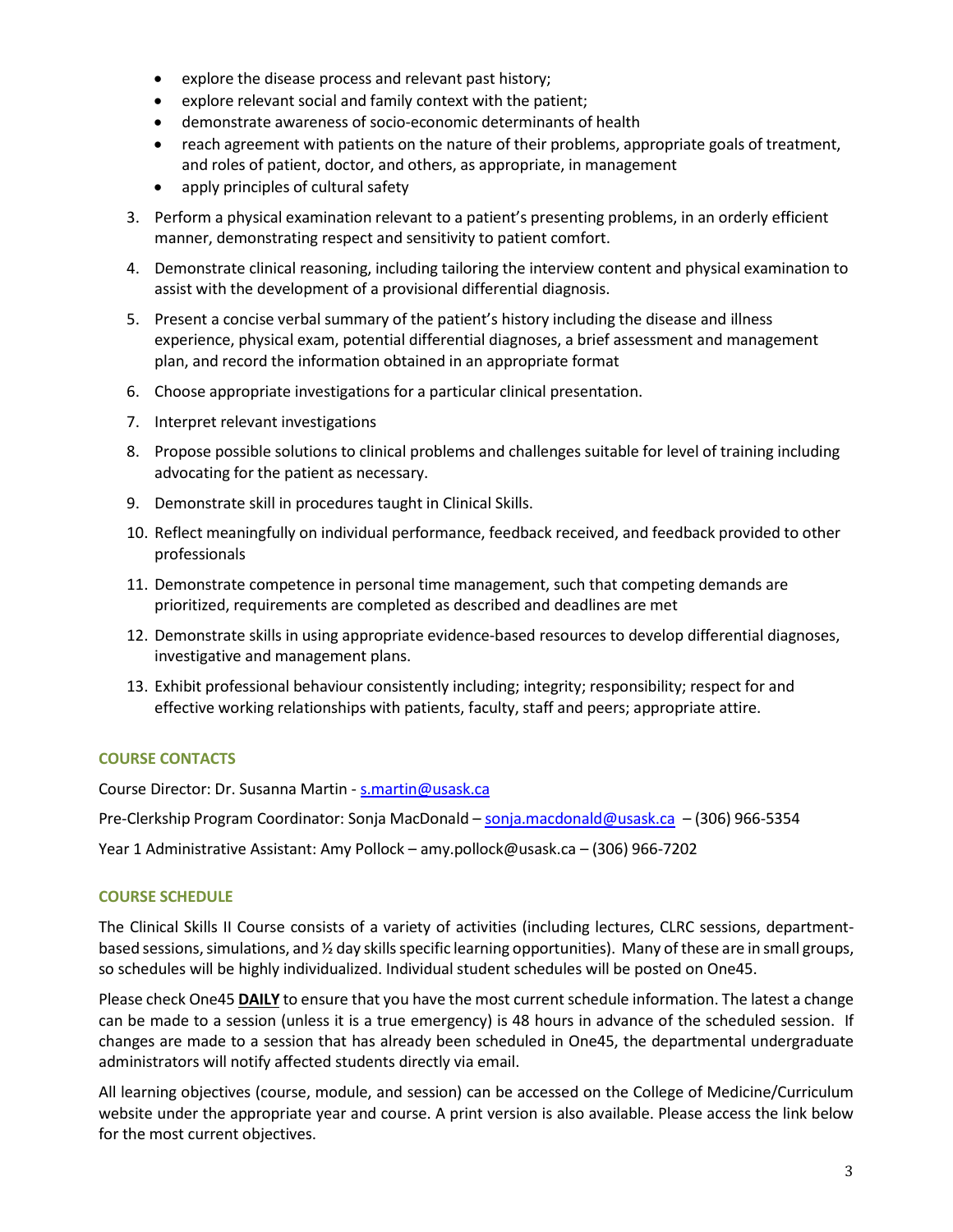## **INDEPENDENT LEARNING**

During the course, protected time for independent learning has been set aside to allow and encourage students to prepare and practice skills learned as they monitor their own progress towards meeting the broad objectives for the medical program. Some sessions require prior preparation, and it is the student's responsibility as an adult learner to adequately prepare for all sessions. Lack of preparation may result in the inability to effectively participate in learning activities, which could influence overall assessment.

Please note, students are encouraged and expected to enhance and expand their knowledge of core rotation objectives through self-directed learning, consistent with Pre-Clerkship Self-Directed Learning. This can be done through identification, analysis and synthesis of credible information sources, sharing of knowledge with peers and/or instructors, application of new knowledge within the core rotations, and seeking out feedback from their peers and instructors regarding their new knowledge and skills.

# **COURSE DELIVERY**

Students will learn via a variety of methods, including:

- 1. Facilitated small group learning sessions with simulated patients
	- CLRC Sessions
	- Simulations in the simulation center
	- $\frac{1}{2}$  day specific skills training sessions
- 2. Small group learning sessions with real patients in individual departmental sessions
- 3. Virtual small group learning sessions
- 4. Large group sessions
- 5. Independent self-directed learning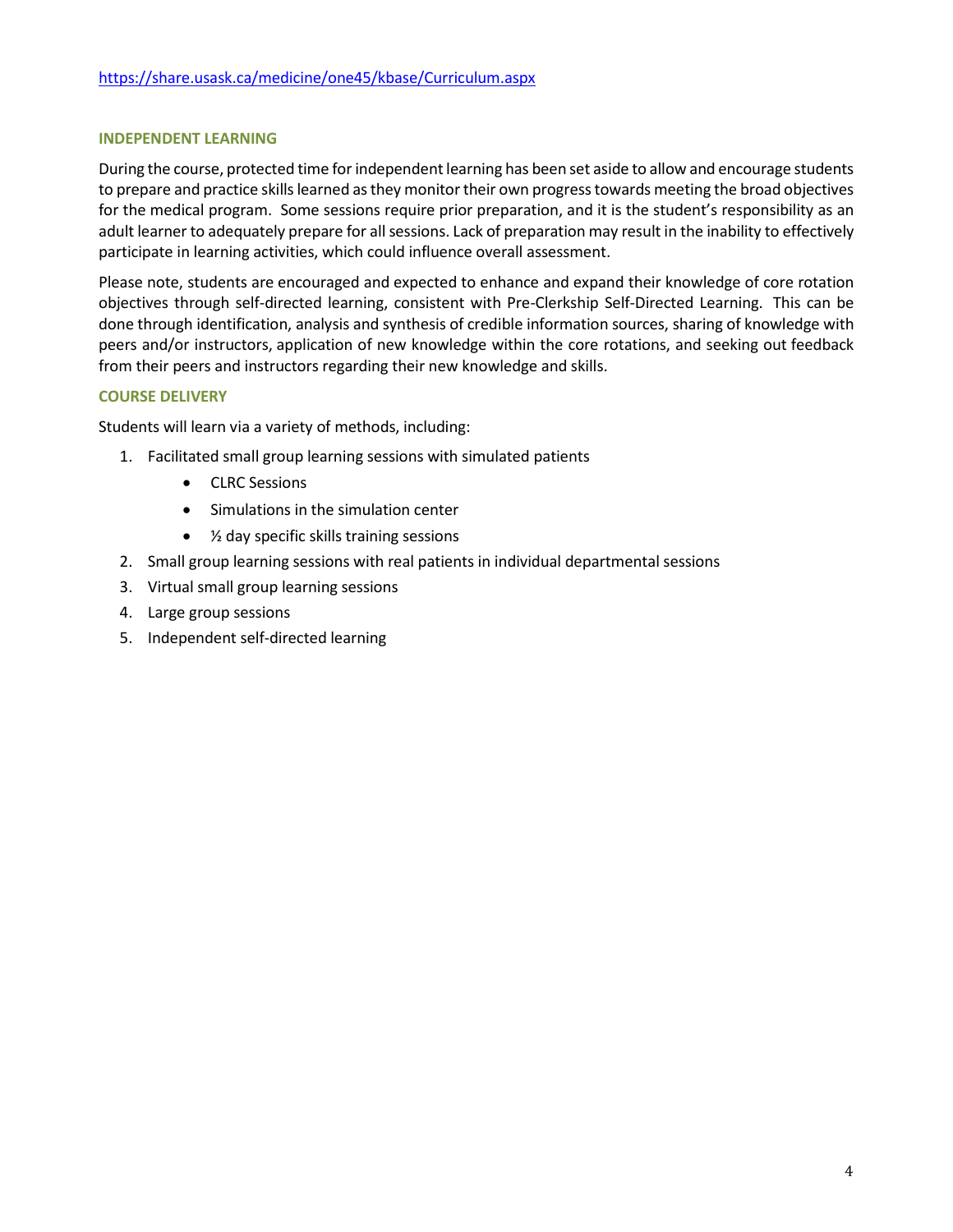#### **COURSE OVERVIEW**



#### **COURSE MATERIAL ACCESS**

Course materials, including the syllabus, student module packages, objectives, sessions, required reading, forms, and other useful documents are posted on One45.

• If you are having difficulty accessing your account, please contact Student Central 306-966-1212 or contact ICT Services Help Desk 306-966-4817

#### **REQUIRED MEDICAL INSTRUMENTS**

These required medical instruments must be purchased before the commencement of the school year:

- 
- 
- centimeter ruler lab coat \*
- pen light

\*Lab coats can be purchased at:

- U of S Main Bookstore, Marquis Hall
- Uniform Choice at: 7A 3110 8th St. E. (306-651-0388)
- Stethoscope stethoscope flexible tape measure
- reflex hammer (Queen's Square preferred) \* • watch with second hand or digital second display
	-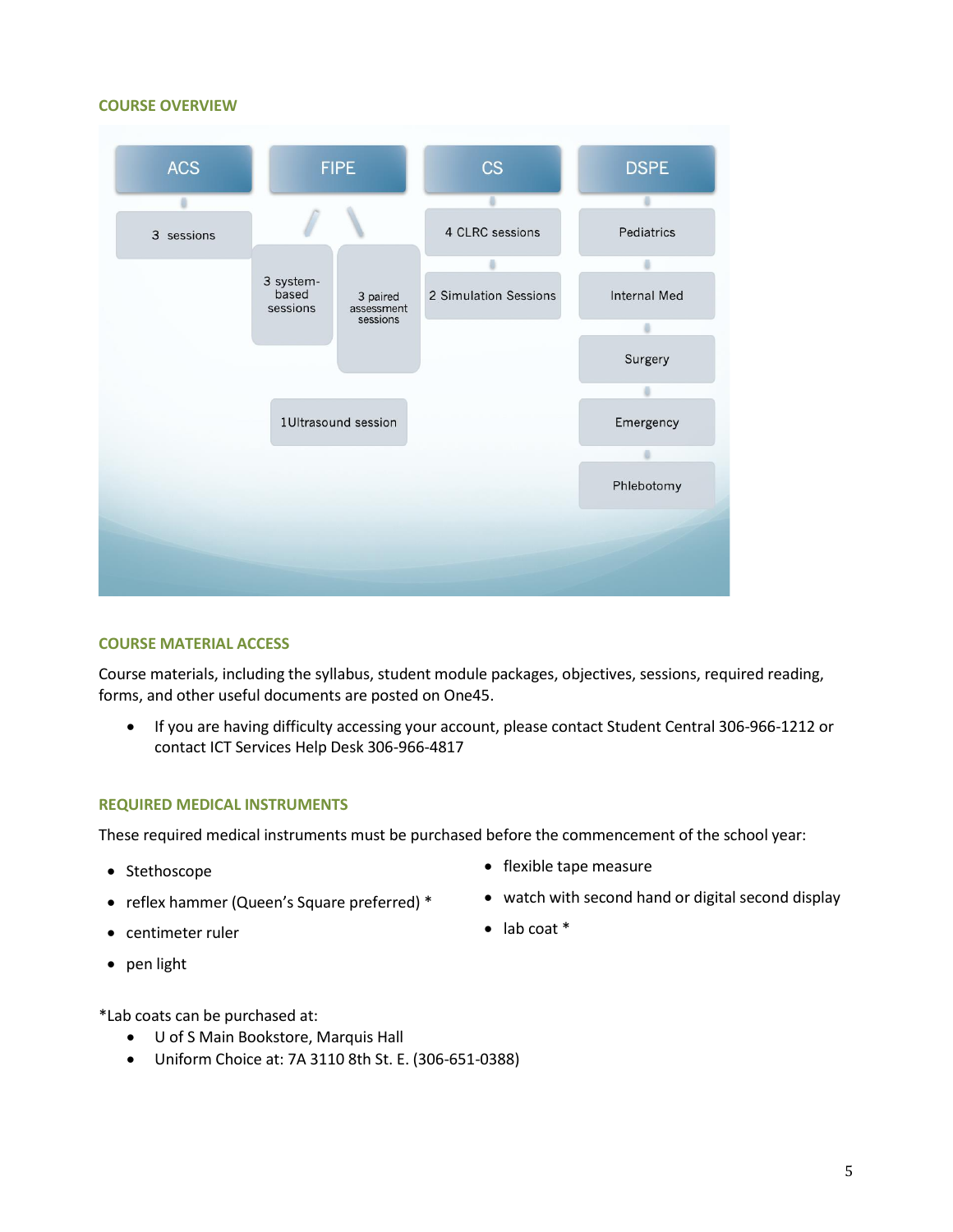## **RECOMMENDED MEDICAL INSTRUMENTS**

While the above medical instruments are required, it is strongly recommended that students have the following instruments for personal use.

- ophthalmoscope/otoscope
- aneroid blood pressure cuff
- tuning fork(s)  $(128 \text{cps} +/- 512 \text{cps})$

## **RESOURCES**

## **DIAGNOSTIC IMAGING EDUCATIONAL RESOURCES**

The Undergraduate Diagnostic Imaging Fundamentals, by Dr. Brent Burbridge (MD, FRCPC) is an e-book resource to augment the presentation for imaging of common clinical conditions. Guiding principles related to minimizing radiation exposure, requesting appropriate imaging, and static images are enhanced and discussed.

Additionally, users can access other imaging from the Dicom viewer (ODIN) to further advance their experience with viewing diagnostic imaging pathologies[. https://openpress.usask.ca/undergradimaging/](https://openpress.usask.ca/undergradimaging/)

# **READINGS/TEXTBOOKS**

- Required Textbook: Bates Guide to Physical Examination and History Taking 12<sup>th</sup> Edition, Lippincott Williams & Wilkins, 2017.
- Bates' Visual Guide to Physical Examination. Available online under Health Sciences Library at: <http://library.usask.ca/hsl>
- Student Module Packages

Textbooks are available online from the University of Saskatchewan Bookstore: <https://bookstore.usask.ca/students.php#MyTextbooks>

# **CLINICAL LEARNING RESOURCE CENTER (CLRC)**

The CLRC (2<sup>nd</sup> floor, E wing, Health Sciences Building) is where many of the small group sessions are held. The CLRC may be available for students to practice clinical skills outside of class time when space is available. Students will need to request practice time in advance by emailing: *clrc\_scheduling@usask.ca* or through a Super User.

## **PROFESSIONAL ATTIRE**

Students will be interacting with both real and simulated patients throughout almost all encounters in the Clinical Skills course and are expected to wear **appropriate professional attire**. Please bring your lab coats to all sessions and wear them unless the tutor advises otherwise. Note the following excerpt from the Student [Guide:](https://medicine.usask.ca/documents/ugme/syllabi/student-guide-to-pre-clerkship.pdf)

*Your physical appearance should engender respect from your patients and colleagues. You should, therefore, maintain a neat, clean and 'appropriate' style of dress. This should take into consideration the fact that your patients will likely come from all age groups and walks of life. Your goal is to present a pleasant and professional appearance, one that promotes patient confidence and comfort. Students should consider how their appearance may affect their patients' perceptions of them as future doctors and use this as a guide when choosingattire.*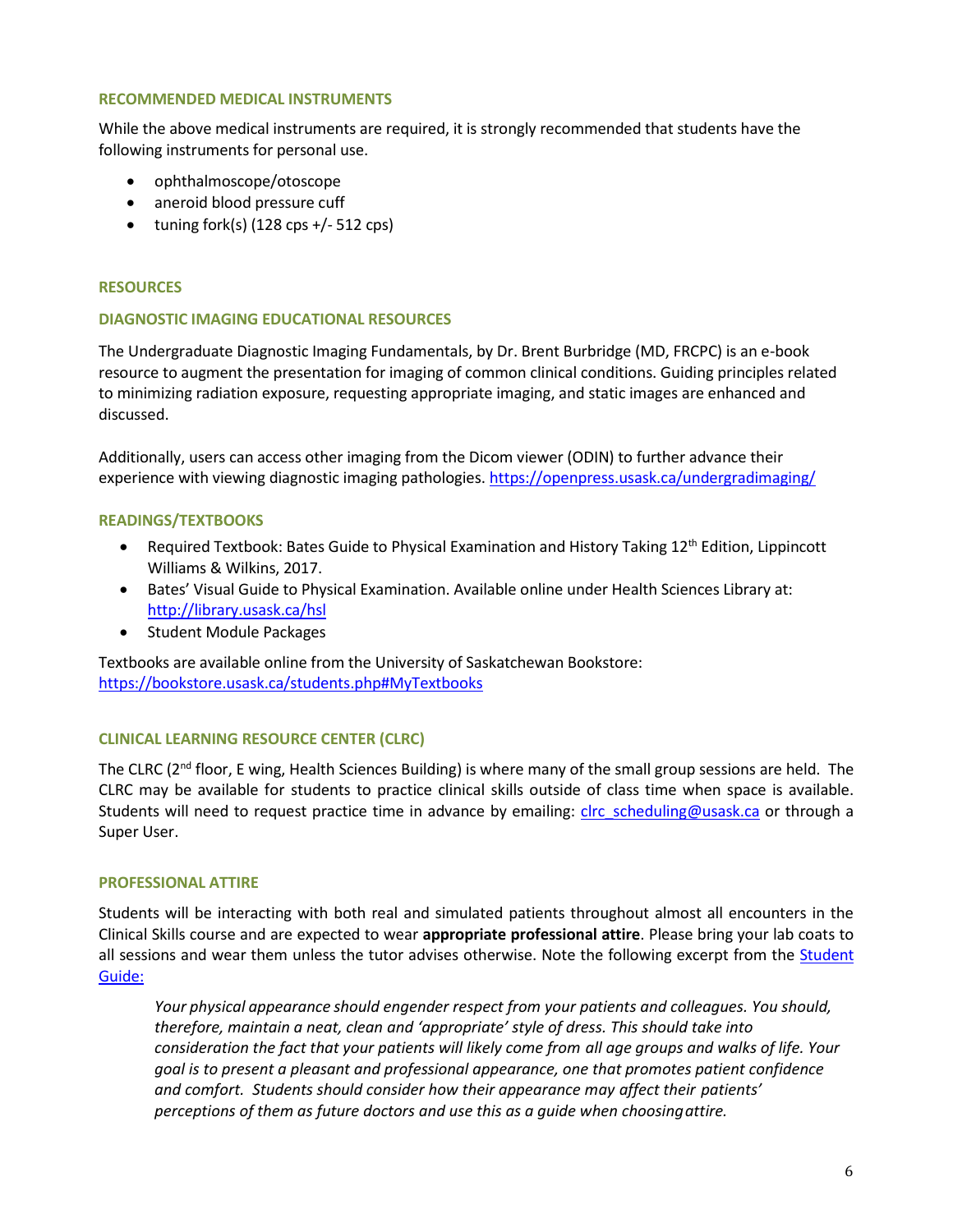## **FEEDBACK ON STUDENT PERFORMANCE**

Student feedback is information regarding student performance that is offered with the express purpose of improving their learning and future performance. It is considered one of the most powerful influences on learning and achievement.

Clinical Skills courses are the practice arenas to develop and hone medical skills. Feedback in these courses is constant and comes through a variety of sources and in numerous ways. Informal, formal, self, and peer feedback are all part of this course. Course tutors will provide students with a variety of formal and informal, verbal and written feedback throughout the clinical sessions. Simulated patients will be involved in providing feedback. Students will be asked to give and receive peer feedback during sessions and will be taught how to do this in a specific and objective fashion. They are also expected to be constantly reflecting, setting targets, and developing action plans for improvement and integration of feedback in constructive ways. Every interaction in this course is an opportunity for growth – students will receive formal and informal feedback throughout each module, but should not discount the value of oral feedback and comments.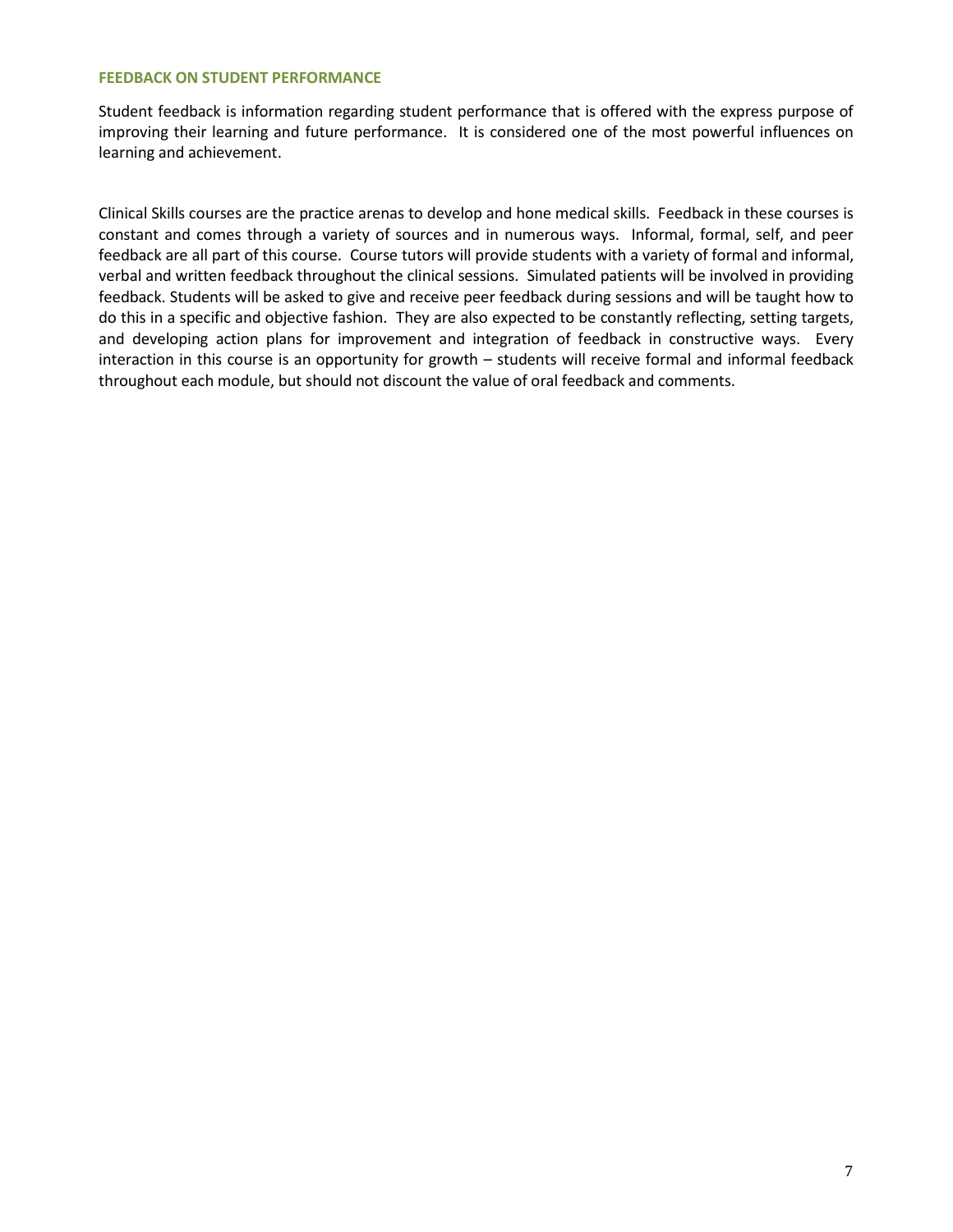# **COURSE ASSESSMENT OVERVIEW**

| <b>Module</b>                    | <b>Sessions</b>                                                       | <b>Components</b><br>Unless otherwise noted - Achievement of 70% or<br>greater on component is required for successful<br>completion | <b>Module</b><br><b>Assessment</b><br><b>Weight</b> | <b>Course</b><br>Weight |  |
|----------------------------------|-----------------------------------------------------------------------|--------------------------------------------------------------------------------------------------------------------------------------|-----------------------------------------------------|-------------------------|--|
|                                  | Clinical Scenario Cases 1 - 8                                         | Formative Assessment at end of each session.                                                                                         | n/a                                                 |                         |  |
| Clinical<br><b>Scenarios</b>     |                                                                       | Summative Assessment after the final session.                                                                                        | 100%                                                | 5%                      |  |
|                                  | <b>Simulation Sessions</b>                                            | Formative Assessment throughout sessions.                                                                                            | n/a                                                 |                         |  |
|                                  |                                                                       |                                                                                                                                      |                                                     |                         |  |
| <b>Advanced</b><br>Communication | <b>Advanced Communication</b><br>Skills II - Sessions 1 - 3           | Student Performance Assessment of each<br>interview. The highest is used to determine mark.                                          | 70%                                                 | 10%                     |  |
| Skills II                        |                                                                       | Reflective Journal Assignment                                                                                                        | 30%                                                 |                         |  |
|                                  |                                                                       |                                                                                                                                      |                                                     |                         |  |
|                                  | 3 System-Based Sessions                                               | Formative - session checklist by the tutor at the                                                                                    |                                                     |                         |  |
| <b>Focused</b>                   |                                                                       | end of each session.                                                                                                                 |                                                     |                         |  |
| Interview and                    | 2 Formative Review Sessions                                           | Can cover ALL/ANY components of Clinical Skills                                                                                      |                                                     |                         |  |
| <b>Physical Exam</b>             |                                                                       | II to date.                                                                                                                          |                                                     |                         |  |
| (FIPE)                           | Session #1<br>Observed focused history and physical                   |                                                                                                                                      |                                                     |                         |  |
|                                  |                                                                       | examination-tutor formative assessment.                                                                                              |                                                     |                         |  |
|                                  | Session #2                                                            | Mini OSCE-group and tutor formative assessment.                                                                                      |                                                     |                         |  |
|                                  | Case Write-Up Summative                                               | Case Write-Up submitted to tutor following first                                                                                     | 40%                                                 | 10%                     |  |
|                                  | Assessment                                                            | observed history and physical examination.                                                                                           |                                                     |                         |  |
|                                  | <b>Summative Review</b>                                               | Observed focused history and physical<br>examination                                                                                 | 60%                                                 |                         |  |
|                                  |                                                                       | -tutor summative assessment.                                                                                                         |                                                     |                         |  |
|                                  | <b>Ultrasound Enhanced</b><br>Formative Assessment throughout session |                                                                                                                                      | n/a                                                 |                         |  |
|                                  | Clinical Exam                                                         |                                                                                                                                      |                                                     |                         |  |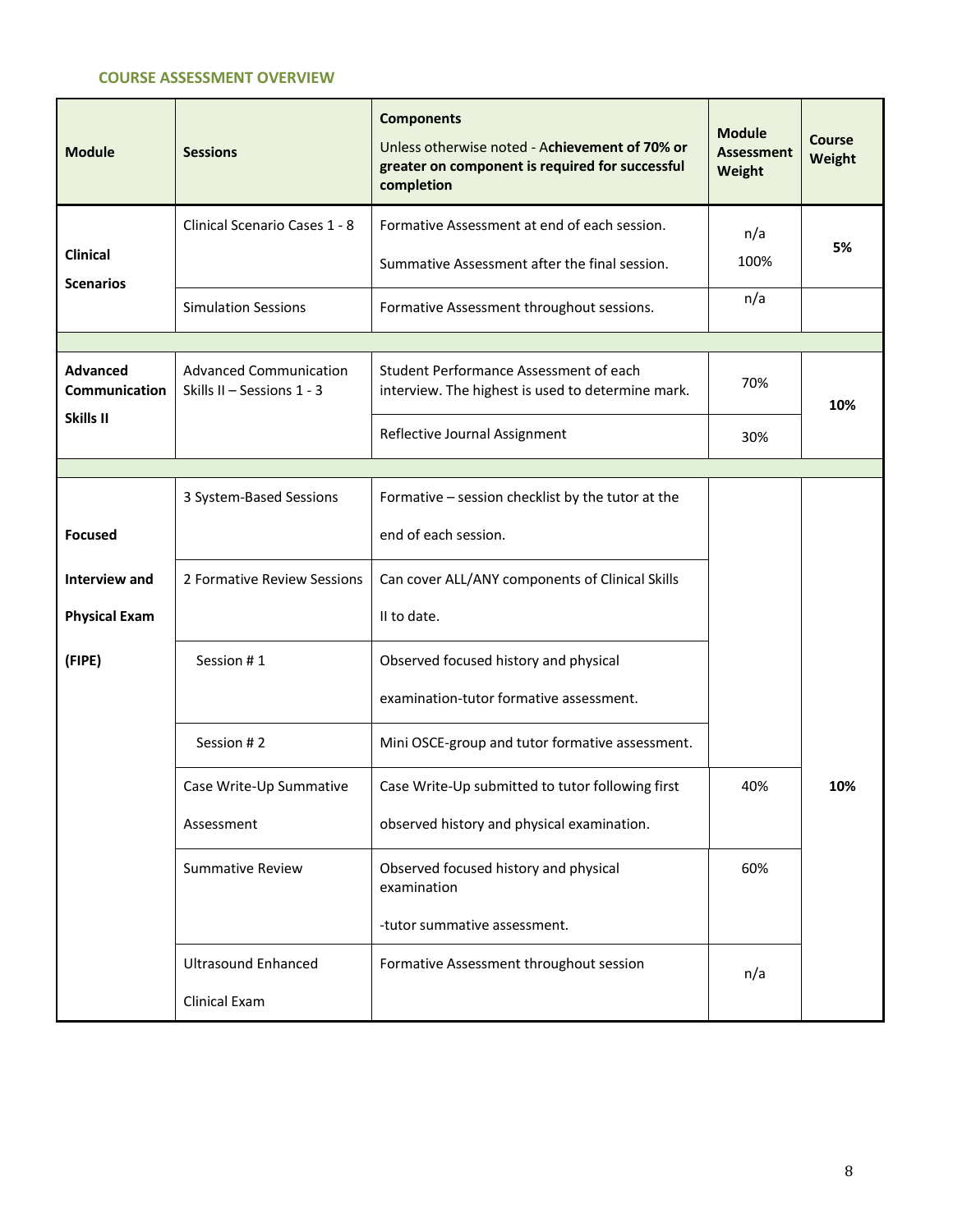| <b>Module</b>                                                         | <b>Sessions</b>                                     | <b>Components</b>                                                                                                                                                                                                                                                                                                            | <b>Session weight</b>                                                         | <b>Module</b><br>weight | <b>Course</b><br>Weight |  |  |
|-----------------------------------------------------------------------|-----------------------------------------------------|------------------------------------------------------------------------------------------------------------------------------------------------------------------------------------------------------------------------------------------------------------------------------------------------------------------------------|-------------------------------------------------------------------------------|-------------------------|-------------------------|--|--|
| Discipline-<br><b>Specific</b><br><b>Patient</b><br><b>Encounters</b> | Emergency<br>Medicine                               | Session 1,2,3 - Formative                                                                                                                                                                                                                                                                                                    |                                                                               | 0                       |                         |  |  |
|                                                                       | Pediatrics                                          | Session 1 - Formative                                                                                                                                                                                                                                                                                                        |                                                                               |                         |                         |  |  |
|                                                                       |                                                     | Session 2 - Student Performance<br>Assessment                                                                                                                                                                                                                                                                                | 50%                                                                           |                         |                         |  |  |
|                                                                       |                                                     | Session 3 - Student Performance<br>Assessment                                                                                                                                                                                                                                                                                | 50%                                                                           | 33%                     |                         |  |  |
|                                                                       | <b>Internal Medicine</b>                            | Session I and 2 - Student Performance<br>Assessment (50% each)                                                                                                                                                                                                                                                               | 50%                                                                           | 33%                     | 25%                     |  |  |
|                                                                       | Surgery                                             | Acute Abdomen - Student<br>Performance Assessment                                                                                                                                                                                                                                                                            | 34%                                                                           |                         |                         |  |  |
|                                                                       |                                                     | Otolaryngology - Head and Neck Skills<br>$\frac{1}{2}$ day<br>Multiple Choice Quiz                                                                                                                                                                                                                                           | 33%                                                                           | 34%                     |                         |  |  |
|                                                                       |                                                     | Vascular/Thoracic surgery half day -<br>Quiz                                                                                                                                                                                                                                                                                 | 33%                                                                           |                         |                         |  |  |
|                                                                       | Phlebotomy                                          | Formative Assessment during session                                                                                                                                                                                                                                                                                          | mandatory attendance<br>with active participation                             | N/A                     |                         |  |  |
|                                                                       |                                                     | <b>Successful Completion</b><br>Component                                                                                                                                                                                                                                                                                    |                                                                               |                         |                         |  |  |
|                                                                       | Summative OSCE                                      | <b>Summative OSCE</b><br>Pass criterion                                                                                                                                                                                                                                                                                      |                                                                               |                         |                         |  |  |
| Objective<br><b>Structured</b>                                        |                                                     | Can cover ALL/ANY components of<br>Clinical Skills II.                                                                                                                                                                                                                                                                       | Referenced.                                                                   |                         |                         |  |  |
| <b>Clinical</b><br><b>Examination</b><br>$(OSCE)$ **                  | Drawn from ANY<br>of the modules<br>and disciplines | Recognizing that Clinical Skills courses<br>build upon each other, core concepts<br>from prior Clinical Skills courses may<br>also be included. Students will<br>undergo this approximately 2-hour<br>assessment in groups with staggered<br>start times throughout the day, May<br>11, 2022<br>(50% of overall course mark) | Cut scores, thus<br>determined, will<br>be adjusted to a<br>pass mark of 70%. |                         | 50%                     |  |  |
|                                                                       |                                                     |                                                                                                                                                                                                                                                                                                                              |                                                                               |                         |                         |  |  |
|                                                                       |                                                     |                                                                                                                                                                                                                                                                                                                              |                                                                               |                         |                         |  |  |
| <b>COURSE</b>                                                         |                                                     |                                                                                                                                                                                                                                                                                                                              | Successful                                                                    |                         | 100%                    |  |  |
|                                                                       |                                                     |                                                                                                                                                                                                                                                                                                                              | completion of each Pillar*                                                    |                         |                         |  |  |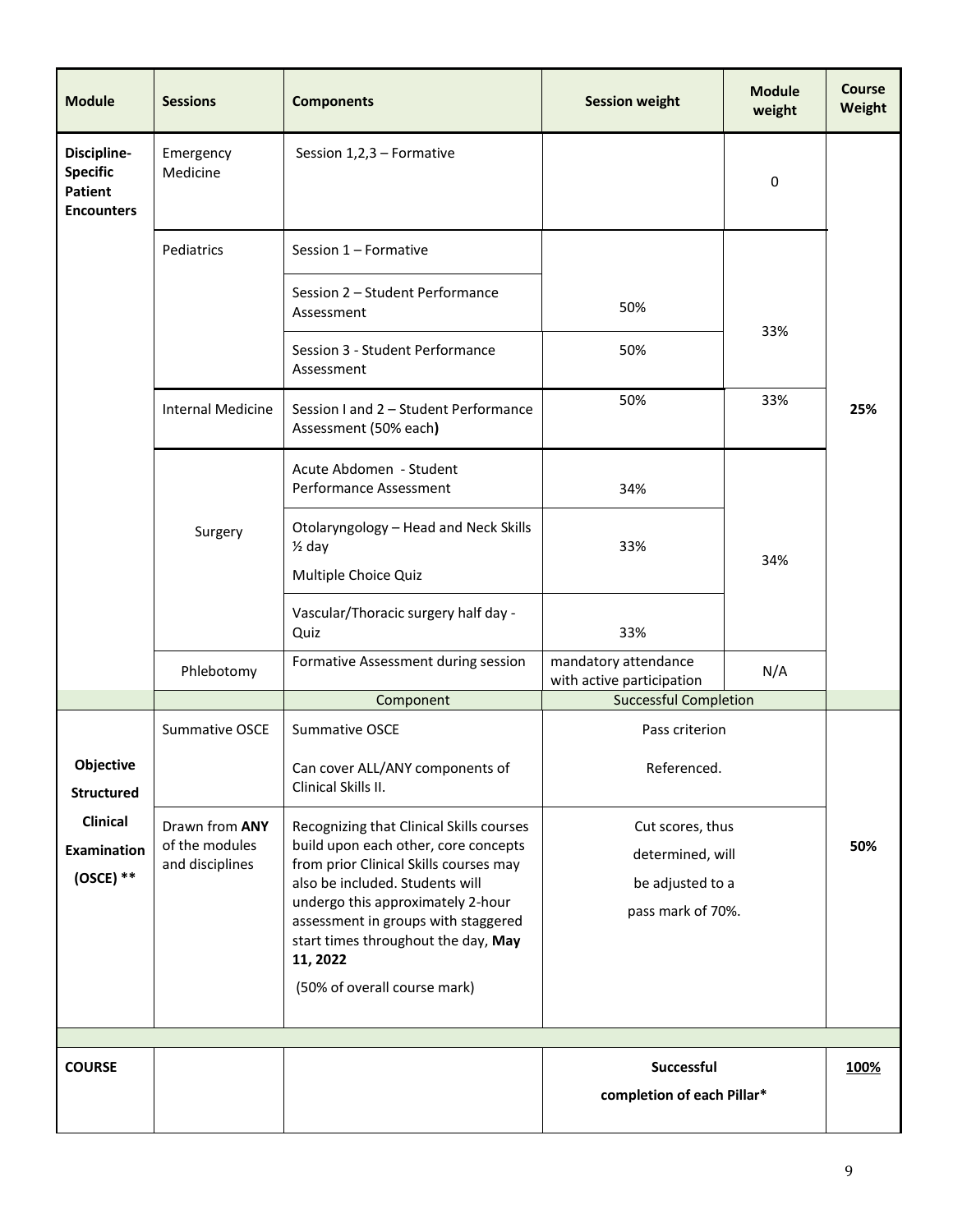- *\* Students must also achieve "Beginning to meet" or greater in professionalism in all modules of the course*
- *\*\* OSCE pass mark will be set at the total OSCE score level using a criterion referenced standard such that a passing candidate is determined to be acceptably competent to progress within the curriculum.*
- *\*\* OSCE examinations constitute a special form of assessment, and, as such, score sheets are not released to students.*

# **EXAM PROCTORING**

Due to pandemic related circumstances, examinations during this course may be delivered remotely. In that event, proctoring software or other remote invigilation methods will be employed concurrently during the examination to ensure academic integrity of the assessment.

# **RUBRICS**

Where applicable, rubrics for all assignments will be posted on one45 for the relevant session. For those assignments submitted via Canvas they are also posted in Canvas. In the event of a discrepancy between the two versions, that posted on Canvas shall be taken to be correct.

# **COURSE POLICY FOR SUCCESSFUL COMPLETION & REMEDIATION**

The course has been organized into four modules. Each module hasits own assessment components, outlined in the Course Assessment Overview section. The final exam consists of a summative OSCE (Objective Structured Clinical Examination) at the end of the term.

# **Completion**

In order to successfully complete the Clinical Skills II course, students must successfully complete the three course **pillars** as outlined below:

- 1. **OSCE**: Successful completion of the OSCE, with a pass determined by criterion referenced standard setting.
	- Failure of the OSCE will be deemed as a failure of 1 course pillar.
- 2. **Course Modules:** Successful completion of all course modules as outlined in the assessment overview.
	- Students must achieve a pass mark of 70% on each of the four course modules (FIPE, Clinical Scenarios, Advanced Communication Skills and DSPE).
	- Failure of any one course module will be deemed a failure of 1 course pillar. More than one module failure will be counted as failure of the equivalent number of course pillars.
- 3. **In-Module Assessments**: In the event that a student fails 3 or more individual in-module assessments, this will be treated as equivalent to a failure of a course pillar. Assessments contributing to an already failed course module do not contribute towards this total.
	- Students may fail up to 2 in-module assessments, as long as the requirements to successfully complete the module(s) are met.

If required, one (1) individual course pillar may be remediated once under the conditions stated below in order to complete the course requirements for passing.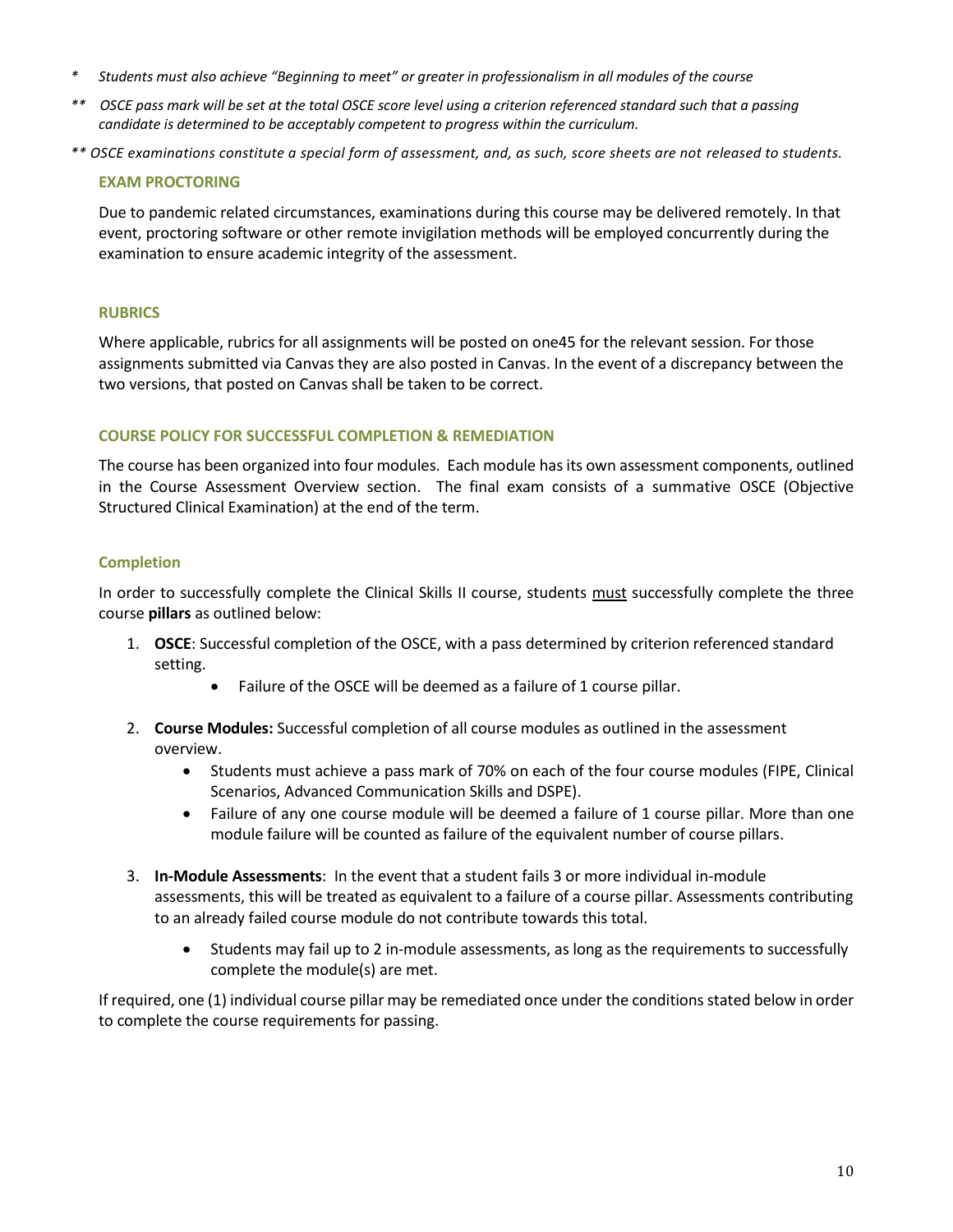## **Remediation:**

- 1. In the event of a failure of any one of the above course pillars, a student may be offered remediation and supplemental assessment. Failure of more than one course pillar, including two or more modules, will result in an automatic failure of the course, with no remediation offered.
- 2. Upon identification of failure of a course pillar, students will meet with the Module/Course Director and/or Year Chair in consultation with the Academic Support Team to devise a learning plan if remediation is being offered. The module director/course director retains the right to determine the specific type of remediation needed for each individual student. This remediation may be in the form of additional assignments, assigned readings, and meetings with the module director and/or other mentors. This may not apply if a failure of a course component is identified after the final exam period\*.
- 3. After completion of remediation, a supplemental assessment will be offered at the end of the term. The Module/Course Director retains the right to determine the specific type of supplemental assessment, which may be in a different format than the original assessment.
- 4. Failure of a supplemental assessment will be deemed as a failure of a second course pillar resulting in automatic failure of the course.
- 5. A maximum of 1 course pillar remediation and supplemental assessment will be offered for the course. Where the in-module assessment component (course pillar #3) needs to be remediated, this will require remediation of each assignment/assessment separately, but still shall be considered the remediation of one course pillar for the purposes of this policy. Successful completion of remediation and supplemental assessment will result in a minimum pass grade for that component, or those assignments.
- 6. In the event that remediation of any part of this course, including but not limited to: clinical experiences, assignments, written exams or OSCEs is required, students must be available in an appropriate site until the end of June to complete the remediation process. It is strongly recommended that any travel be carefully planned with this in mind, including researching cancelation policies and carefully considering non-refundable items. Exceptions and appeals to this policy will be adjudicated on a case by case basis by the Year Chair, Program Manager of UGME, and the Director Academic of UGME. Exceptions to this policy will be rare and under only granted very special circumstances. The date of the Supplemental, OSCE, should it be required, will be June 17, 2022.
	- \* When failure of a course component is identified after the final examination period, the implications of this failure will be adjudicated at the Year 1 Promotions Committee and a final decision whether to grant remediation/supplemental work will be determined by the Student Academic Management Committee.

## **COURSE FAILURE**

Students who fail two or more of the above course pillars will be considered **unsuccessful** in the Clinical Skills II Course and will **NOT** be offered additional remediation and supplemental assessment. This includes failure of a supplemental assessment.

Students with significant professionalism concerns may also be deemed unsuccessful in the course on the basis of unprofessional conduct.

Students who are unsuccessful in the course will receive an "F" on their transcripts.

Further decisions regarding academic outcomes will be adjudicated by the Year I Term II Promotions Committee and the Student Academic Management Committee.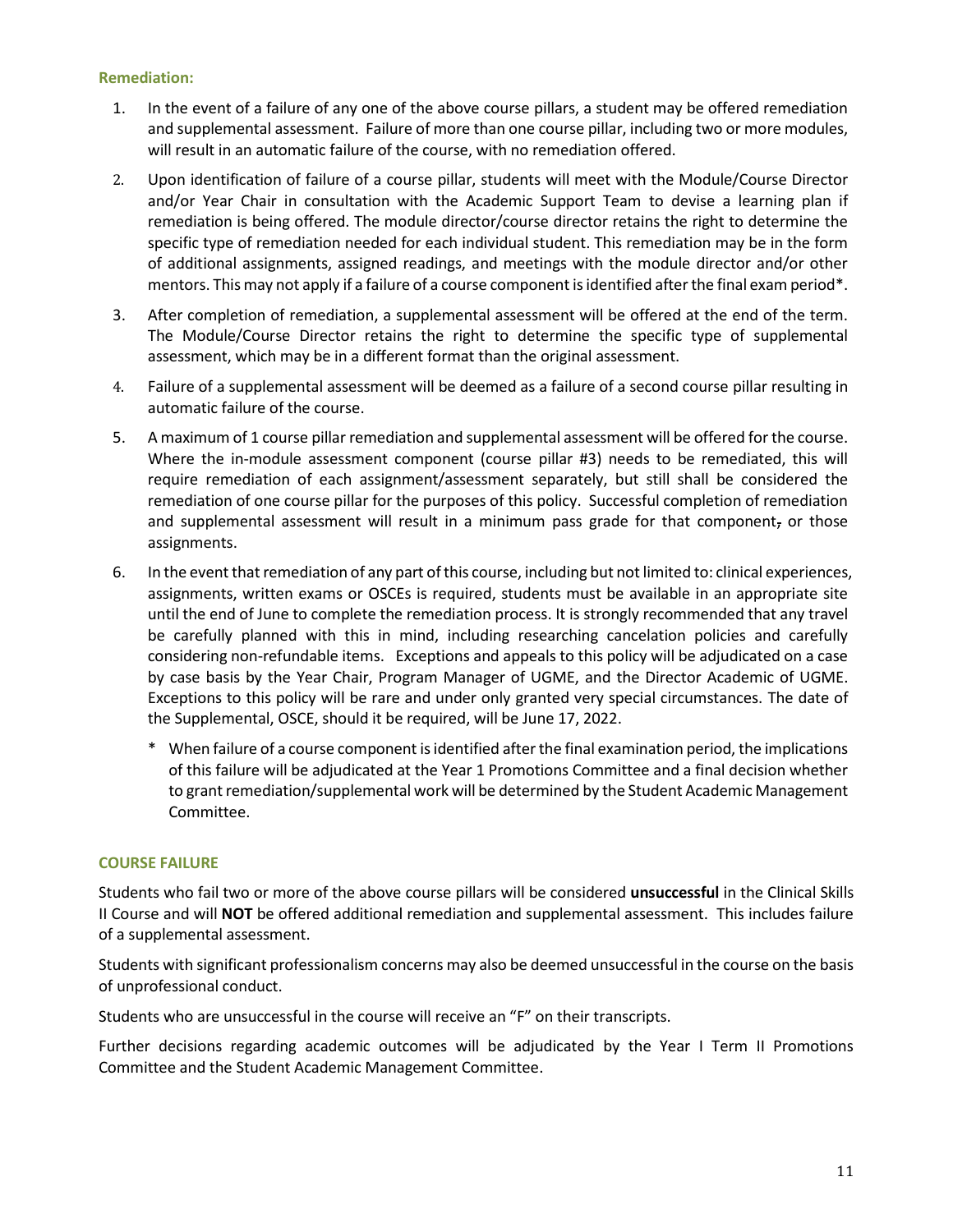## **WRITTEN COURSE ASSESSMENT COMPONENTS DUE DATES**

Course components including a written assessment component (Case write-up, Reflective Journaling Assignment, ER reflection) are due by 23:59 SK time, **ONE WEEK** following the clinical encounter, unless advised otherwise by your instructor or the UGME office. For example, an assignment from a session on a Tuesday will be due the following Tuesday at 23:59 SK.

## **RUBRICS**

Where applicable, rubrics for all assignments will be posted on one45 for the relevant session. For those assignments submitted via Canvas they are also posted in Canvas. In the event of a discrepancy between the two versions, that posted on Canvas shall be taken to be correct.

## **EXAM REVIEW (Where Applicable)**

Students will not be provided opportunity to view their examination questions/papers as part of a group or individual review process. In the event of specific module or exam failure, a student may contact the appropriate Module Director, Course Director or Course Chair to arrange an opportunity to identify concepts or content areas where difficulty was experienced during the examinations.

## **ATTENDANCE EXPECTATIONS**

See **Student Information Guide** for the general policy.

It is expected that students will attend **all** small group sessions unless absence is unavoidable.

## *How is attendance documented?*

At the completion of every session your preceptor will log into One45 and review/complete the session checklist with you which tracks attendance and ensures all material from the session was completed. Other sessions have sign-in sheets to track attendance.

## *Who should you contact in case of an absence?*

Illness or family emergencies or compassionate reasons – Prior to the absence, or as soon as possible after the absence, a student must notify (1) Sonja MacDonald via email (sonja.macdonald@usask.ca), written note (B526, Health Sciences Building), or phone (306-966-7202) and (2) his/her preceptor for the clinical or small group session) with reasons for each missed session and must provide a Pre-Clerkship Application for Absence. Such notification should occur before the session in question, whenever circumstances permit.

Unexplained absences and/or other unprofessional conduct will result in a meeting to discuss professionalism, which may result in associated documentation and could result in failure of the course.

# *What are the implications of being absent?*

When students have absences for other reasons for which they have received prior approval, they will not be assessed negatively in terms of professionalism. Students should request guidance from their preceptor on how to independently make up any material missed. Sessions will not be rescheduled, and additional sessions will not be offered in order to make up missed material. It is the responsibility of the student to ensure he/she meets all the requirements of the module.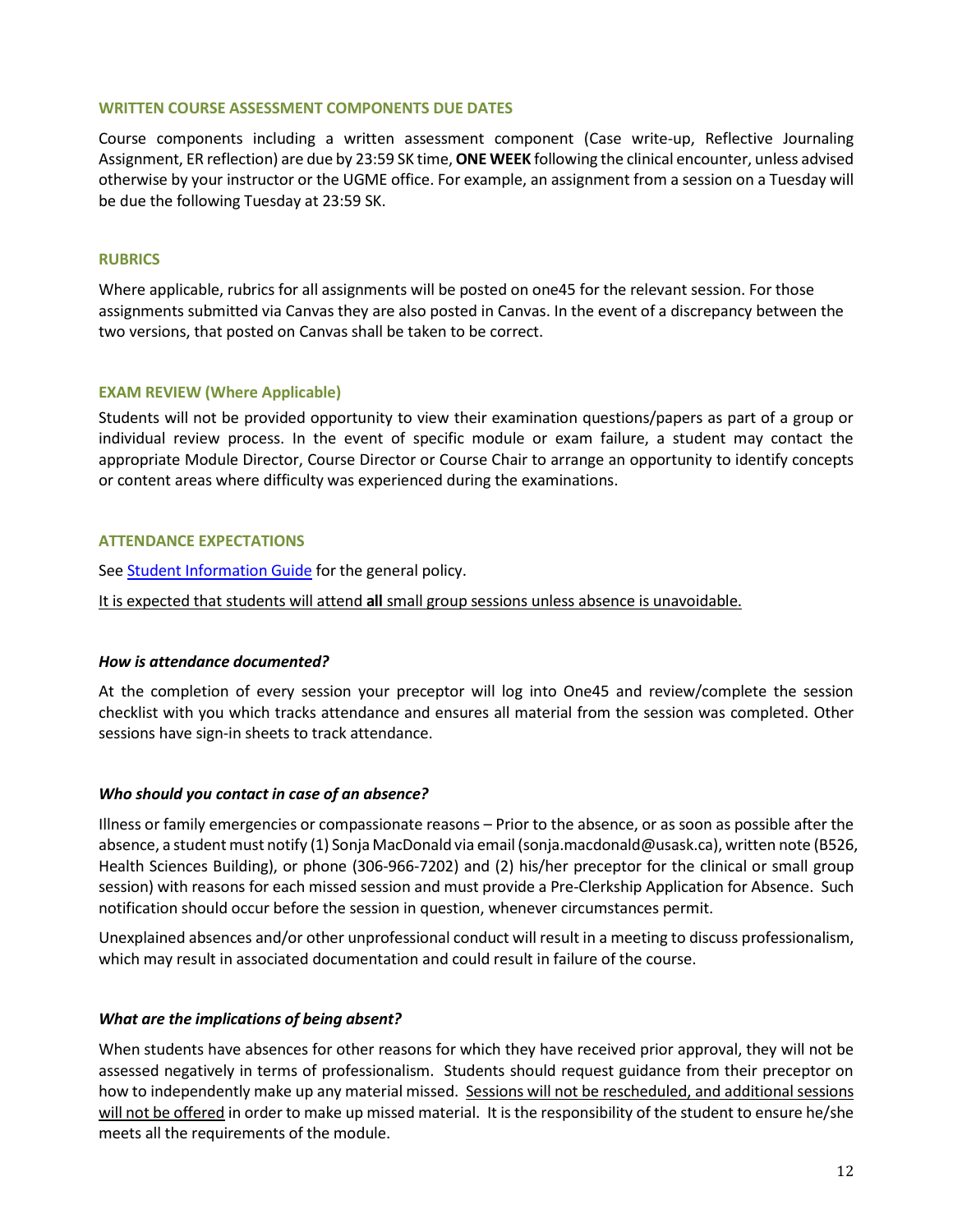Students should be aware that professionalism is being assessed in all Clinical Skills II sessions. Lateness or absences without appropriate notification/approval will have consequences related to poor professional behavior and may result in failure of a module or the course.

# **WHAT TO DO IF THE TUTOR DOES NOT ARRIVE FOR A SCHEDULED SESSION**

If the tutor does not arrive for a scheduled session, after verifying session details on One45, then as quickly as possible:

Please contact Sonja MacDonald who will contact the Module Director and Administrative Assistant for the relevant module. If unavailable, contact Tamara Hominuke or Amy Pollock. If the session is scheduled in the CLRC, please also advise the CLRC staff, as they may also be able to assist in contacting the tutor.

They will attempt to contact the scheduled tutor or an alternate, and, if unable to make arrangements, the session will be rescheduled. Rescheduling is difficult, due to very full schedules, so every attempt will be made to deliver the session as scheduled.

\* Please do remember to check One45 for updates, as last-minute changes are occasionally necessary.

# **COURSE EVALUATIONS QUALITY IMPROVEMENT**

## **Changes to Clinical Skills II:**

Some of the feedback from 2020-21 related to decreased opportunities to practice physical examination skills, which was a consequence of capacity limits placed upon us by the university and the CLRC. We are hopeful that the current academic year will be much closer to prior years format and this will be less of an issue.

In response to feedback received, the student and tutor package have been reviewed and modified. We continue to enhance tutor orientations and information packages to emphasize a common experience and expectations for students. We are also emphasizing opportunity to do a verbal case report in tutor packages and orientation and providing both students and tutors with a resource on how to do a case report.

We are also including further feedback to tutors regarding the quality of the narrative assessments, and have implemented a reporting mechanism for module directors to report discussions with tutors and other actions taken in response to flagged feedback in order to further ensure that any deficiencies in provision of narrative can be addressed and escalated if needed.

Tutors are reminded that assignments should be returned within 7 days of the due date, and this will be proactively monitored. Scheduling continues to be complex, but attempts are made, within available times, to best position sessions related to concurrent learning. To further address some of these issues, changes made previously to sequencing of the modules within Foundations I have been continued, delaying Heme, for which there is no equivalent FIPE session.

Additionally, students are provided with feedback related to their performance on the CS I OSCE relative to their peers within specific actionable areas related to overall program level objectives. This practice is carried forward, with provision of data within CS III related to the students' performance in the CS II OSCE, and based on student feedback, this has been returned earlier – shortly after the CS II OSCE.

Pandemic exigencies required some discontinuity of tutors for groups, but we will again plan to recruit only tutors who will be able to do the entire block of 4 or 6 sessions with the students.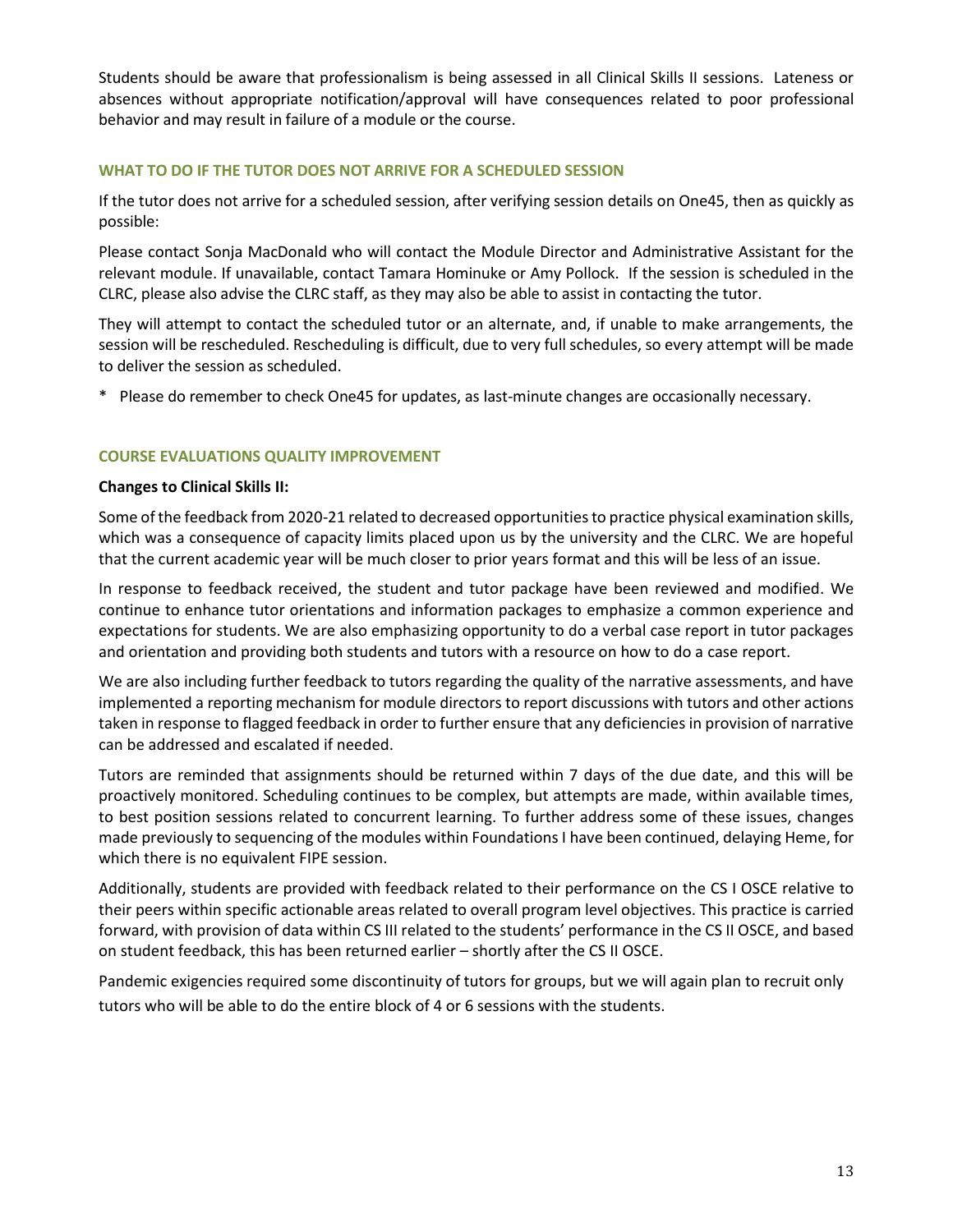## **IMPORTANT GUIDELINES FOR THIS TRANSITION TERM**

During this transition term it is important that we undertake in-person elements of this class safely. In order to do this the university has developed a set of expectations and safety protocols that all students must adhere to if they are to engage in in-person activity.

#### **Throughout the term:**

- **Protect the pack:** Right now, the impact of student choices and activities when not on campus cannot be separated from time spent on campus. In order to "protect the pack", the university is asking all students who are doing in-person work to be mindful and do whatever possible to lower the risk that you will contract COVID-19 and bring it onto campus.
- **Know what is required and expected of you:** One of the critical lessons learned in dealing with COVID-19 is knowing that situations can change and we must be flexible and ready to adjust our safety protocols. Instead of listing all of the relevant information in your course outline, the university has created [a](https://covid19.usask.ca/students.php)  [webpage](https://covid19.usask.ca/students.php) where all up-to-date information around returning to campus is listed. **You are responsible** for **regularly** checking the health and safety guidelines [https://covid19.usask.ca/about/safety.php#Expectations](https://covid19.usask.ca/about/safety.php) and knowing what is expected of you throughout the fall term.
- **Follow all guidance:** Students are expected to follow all guidance provided by the University's Pandemic Recovery/Response Team (PRT), College/Department, professors, lab instructors, TAs, and any other staff member involved in the in-person academic program activities (e.g., Protective Services, Safety Resources).
- **Key channels of communication**: If there is a need for the class to pause meeting in-person for a period of time you will be notified. If this occurs, you will be provided with detailed information on what you will need to do in place of the in-person class sessions (e.g., read content posted in Canvas, complete learning activities in Canvas).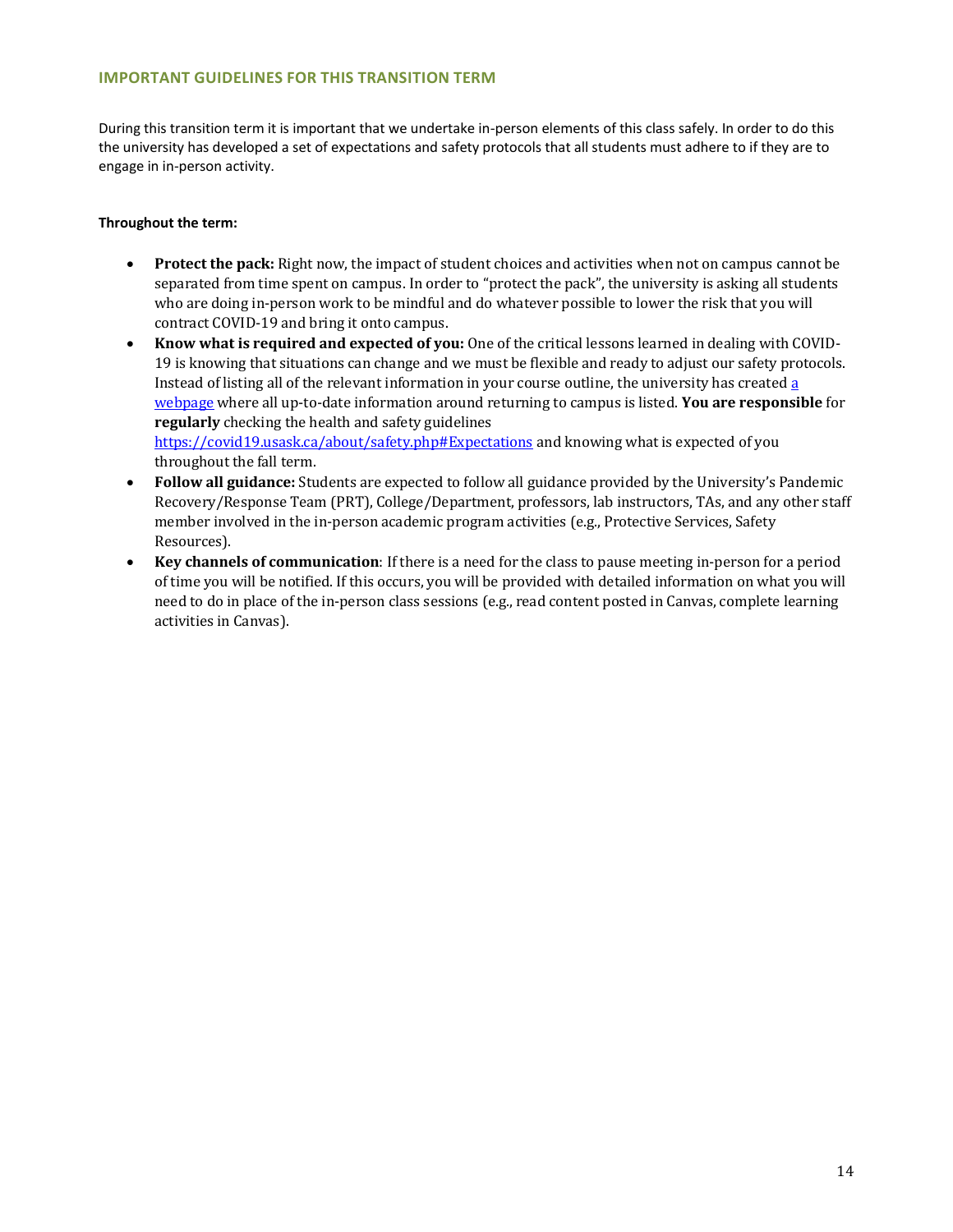## **Course Modules**

The four modules are designed to allow skill development by systems, complementing concurrent learning. By the end of this course, students will begin to integrate the information learned in each separate module into a comprehensive patient assessment.

## **1 - Clinical Scenarios**

#### **Clinical Scenario Sessions**

#### **COURSE CONTACTS**

Module Director: Dr. Susanna Martin - [s.martin@usask.ca](mailto:s.marting@usask.ca) – (306) 966-5354 Pre-Clerkship Program Coordinator: Sonja MacDonald – sonja.macdonald@usask.ca - (306) 966-5354 Administrative Assistant: Amy Pollock – [amy.pollock@usask.ca](mailto:amy.pollock@usask.ca) (306) 966-7202

## **MODULE DESCRIPTION**

During these sessions, students will be presented with a clinical problem by a simulated or standardized patient. The student is expected to perform an appropriate interview and examination, and then discuss potential differential diagnoses and (when relevant) management with clinician preceptors. Preceptors can be from any discipline. Different clinical scenarios will focus on demonstration of specific interviewing and physical examination skills. Sessions will emphasis feedback on clinical reasoning skills at a level appropriate for the learners.

White coats are NOT required for sessions.

## **Location:** CLRC

**Duration:** 4 Sessions, 2 hours each

Note: format may need to be modified depending on limits imposed on CLRC if the pandemic situation evolves unfavorably

## **MODULE OBJECTIVES**

By the completion of the Clinical Scenario Sessions, students will be able to:

- 1. Effectively perform a patient-centered interview relevant to common presenting complaints, including exploring the illness experience ("FIFE": feelings, ideas, impacts on function, expectations).
- 2. Effectively and sensitively perform physical examinations relevant to common presenting complaints.
- 3. Compare and contrast possible diagnoses for common presenting complaints, based on concurrent and/or previous course material.
- 4. Propose preliminary differential diagnoses for common clinical presentations.
- 5. Propose preliminary management plans, including selection of and interpretation of appropriate initial investigations and/or treatment for common clinical presentations.
- 6. Explain, using appropriate terminology, the preliminary differential diagnoses and management plans to patients, colleagues and preceptor.
- 7. Exhibit professional behaviours consistently, including integrity; respect for and effective working relationships with patients, faculty, staff and peers; appropriate attire.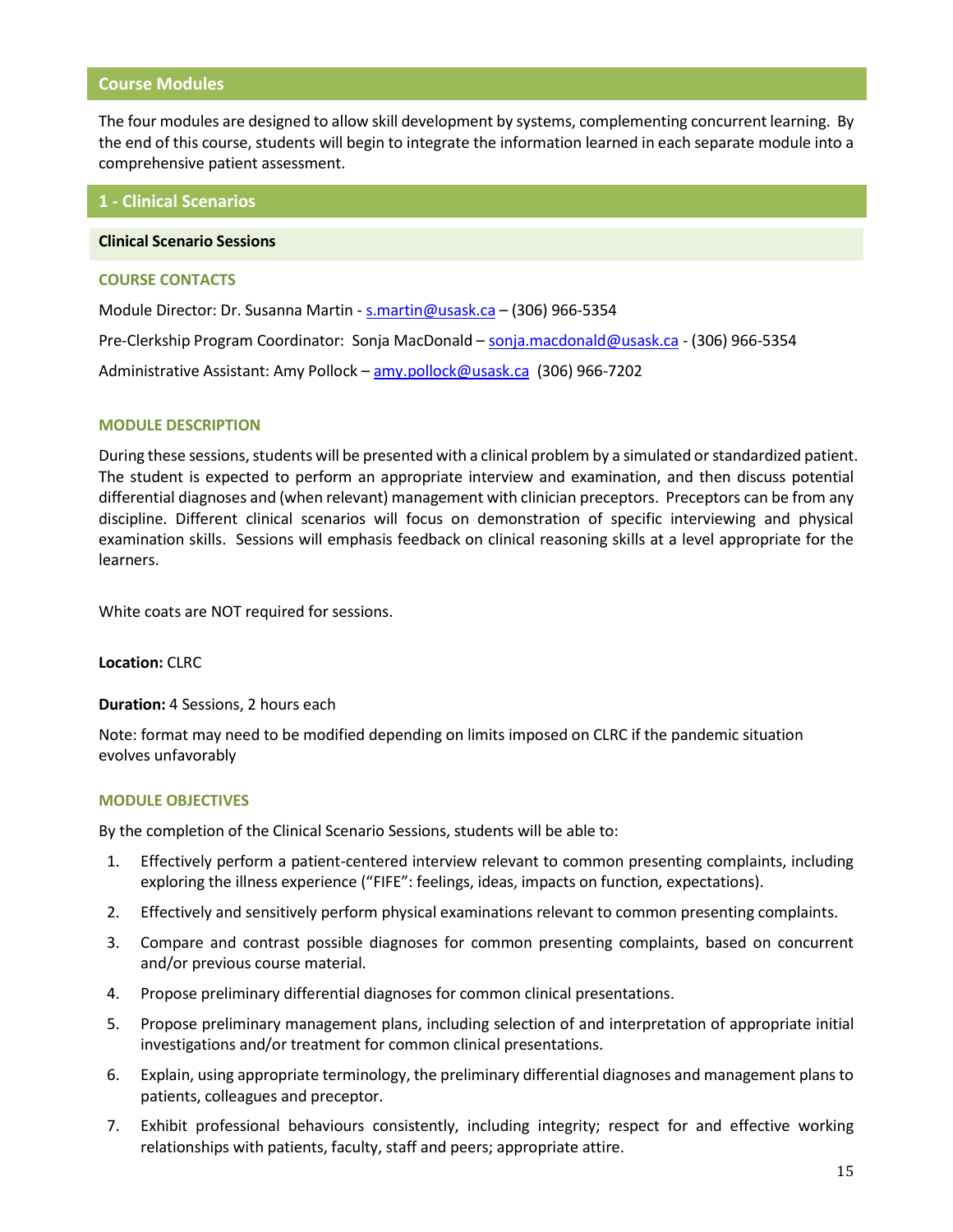## **ASSESSMENT**

## **Formative Assessment:**

Will occur throughout the module during SP encounters and debriefing, and will additionally be provided by the Formative Assessment form completed following each clinical scenario session by tutor.

## **Summative Assessment**:

Students will be assessed at the end of the group of sessions using the Summative Assessment form, which is to be completed online on One45.

## **Pass Mark:** 70%

# **Successful Completion of Module:**

Students must pass the module assessment and achieve the standard of BEGINNING TO MEET EXPECTATIONS or higher for professionalism.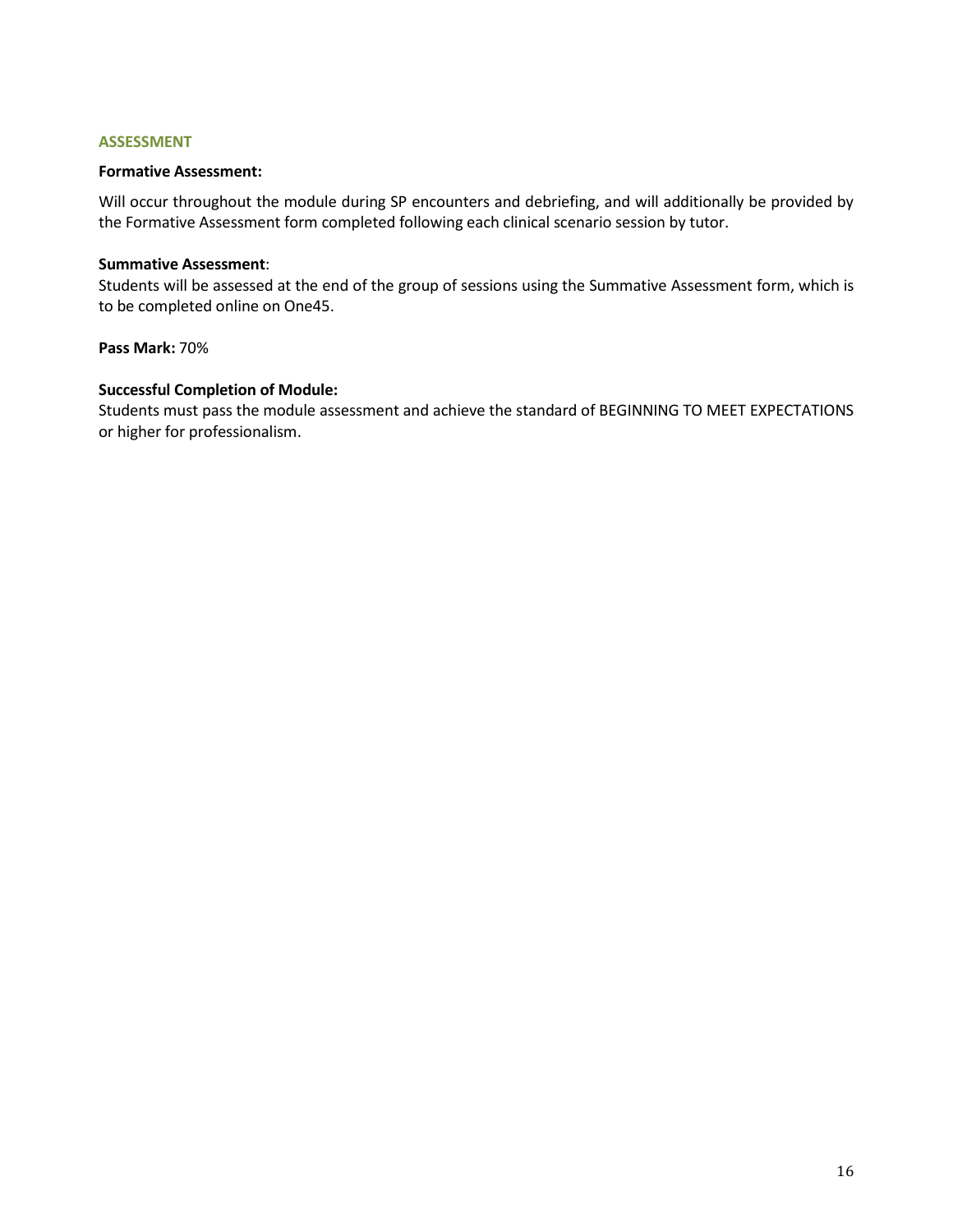## **Simulation Sessions**

#### **MODULE CONTACTS**

Module Director: Matt Johnson - [mrj335@mail.usask.ca](mailto:mrj335@mail.usask.ca) Pre-Clerkship Program Coordinator: Sonja MacDonald – [sonja.macdonald@usask.ca](mailto:sonja.macdonald@usask.ca) - (306) 966-5354 Administrative Assistant: Amy Pollock – [amy.pollock@usask.ca](mailto:amy.pollock@usask.ca) (306) 966-7202

## **MODULE DESCRIPTION**

Students are exposed to simulated clinical cases delivered in a setting with mannequins, real time vital sign monitoring, and video capture. In this dynamic learning format, students will role-play an acute cardiovascular or respiratory focused medical presentation followed by a structured debrief with the preceptor.

**Location:** CLRC

**Duration:** 2 Sessions, 2 hours each

#### **MODULE OBJECTIVES**

By the completion of these simulation sessions students will be able to:

- 1. Conduct a focused history and perform relevant physical examination to the presentation.
- 2. Request relevant investigations.
- 3. Interpret the results of relevant investigations.
- 4. Identify clinical problems.
- 5. Prioritize a differential diagnosis.
- 6. Propose appropriate management plans.
- 7. Describe the physiological and pharmacology principles that relate to the presenting clinical scenario.
- 8. Demonstrate principles of problem solving, leadership and communication in acute clinical situations.
- 9. Exhibit professional behaviours consistently, including integrity; respect for and effective working relationships with patients, faculty, staff and peers; appropriate attire.

#### **ASSESSMENT**

Formative verbal group feedback will be given at the formal debrief following each session, and narrative feedback is provided individually to students by tutors.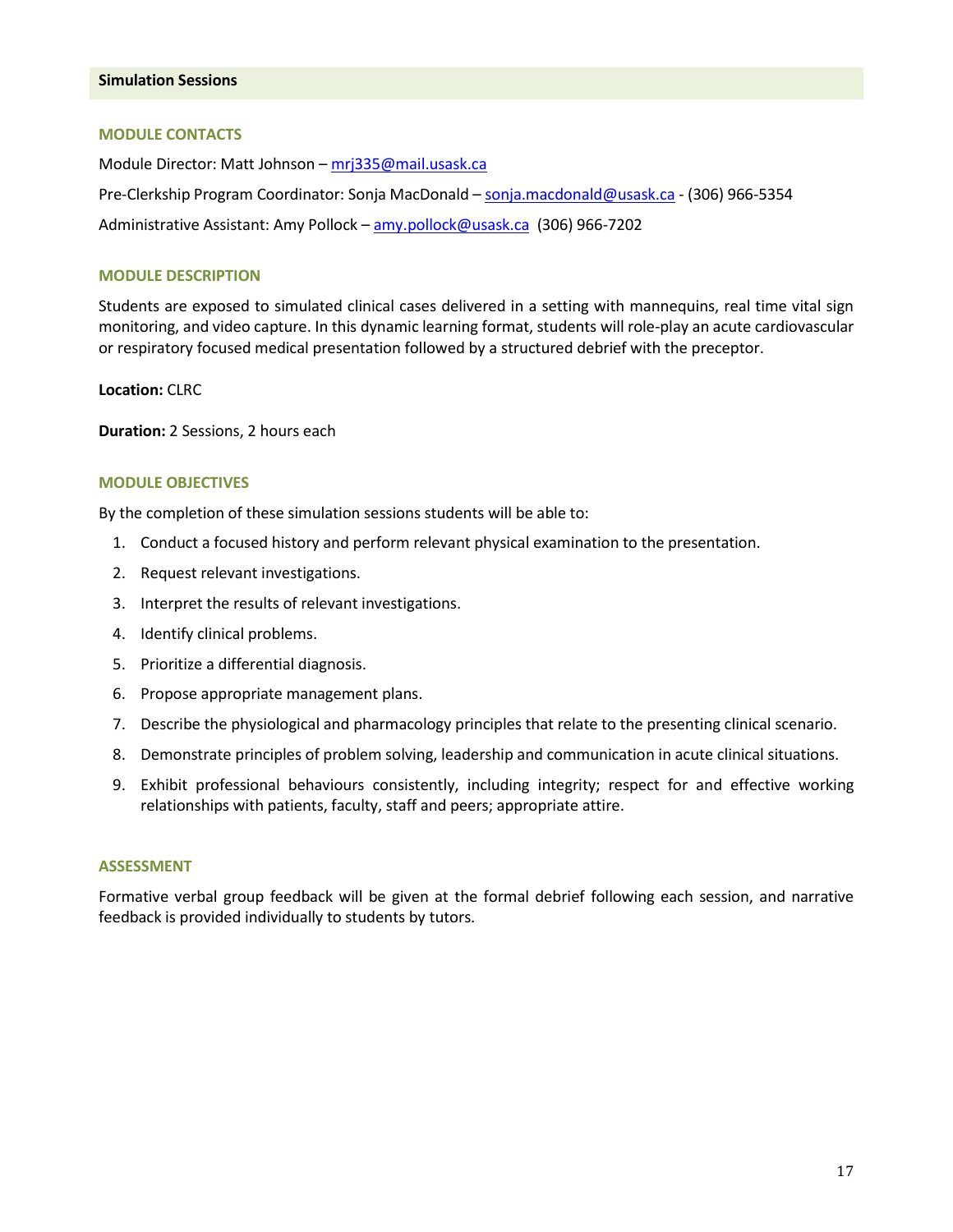# **2 - Focused Interview & Physical Exam**

#### **Focused Interview & Physical Exam Sessions**

#### **MODULE CONTACTS**

Module Director: Dr. Susanna Martin - [s.martin@usask.ca](mailto:s.marting@usask.ca) – (306) 966-6946

Senior Administrative Coordinator: Tamara Hominuke – [tamara.hominuke@usask.ca](mailto:tamara.hominuke@usask.ca) - (306) 966-6946

Administrative Assistant: Amy Pollock – [amy.pollock@usask.ca](mailto:amy.pollock@usask.ca) (306) 966-7202

## **MODULE DESCRIPTION**

During these sessions, students will discuss and practice relevant history taking for the system they are studying, practice key physical exam techniques and identify which clinical findings may be expected in some common diseases processes. Students will work in small groups with a clinician preceptor and simulated patients.

White coats are NOT required for sessions.

**Location:** CLRC

#### **Duration:** 6 Sessions, 2 hours each

Note: format may need to be modified depending on limits imposed on CLRC if the pandemic situation evolves unfavorably

#### **MODULE OBJECTIVES**

By the completion of focused interview and physical exam sessions, students working with simulated patients will be able to:

- 1. Demonstrate and report an appropriate patient-centered focused history for Respiratory, Cardiovascular and Gastrointestinal systems.
- 2. Demonstrate specific physical examination techniques relevant to the Respiratory, Cardiovascular and Gastrointestinal systems.
- 3. Identify aspects of the history and physical exam findings that might be expected in some common diseases of the Respiratory, Cardiovascular and Gastrointestinal systems.
- 4. Exhibit professional behaviours consistently, including integrity; respect for and effective working relationships with patients, faculty, staff and peers; appropriate attire.

#### **ASSESSMENT**

#### **Formative Assessment:**

This will occur on an ongoing basis throughout the sessions, and additionally will be provided at the end of sessions 1, 3, and 5 via the Student Assessment Checklists (attached), which are to be completed on-line on One45, and also serve to document attendance. Student Assessment Checklists are designed to be used for formative feedback, including narrative feedback.

There are two additional formative assessment sessions; the first is an Observed Focused Interview and Physical Examination (session 2), the second a mini-OSCE (session 4). Feedback during these is verbal and occurs during the sessions provided by both tutor and peers.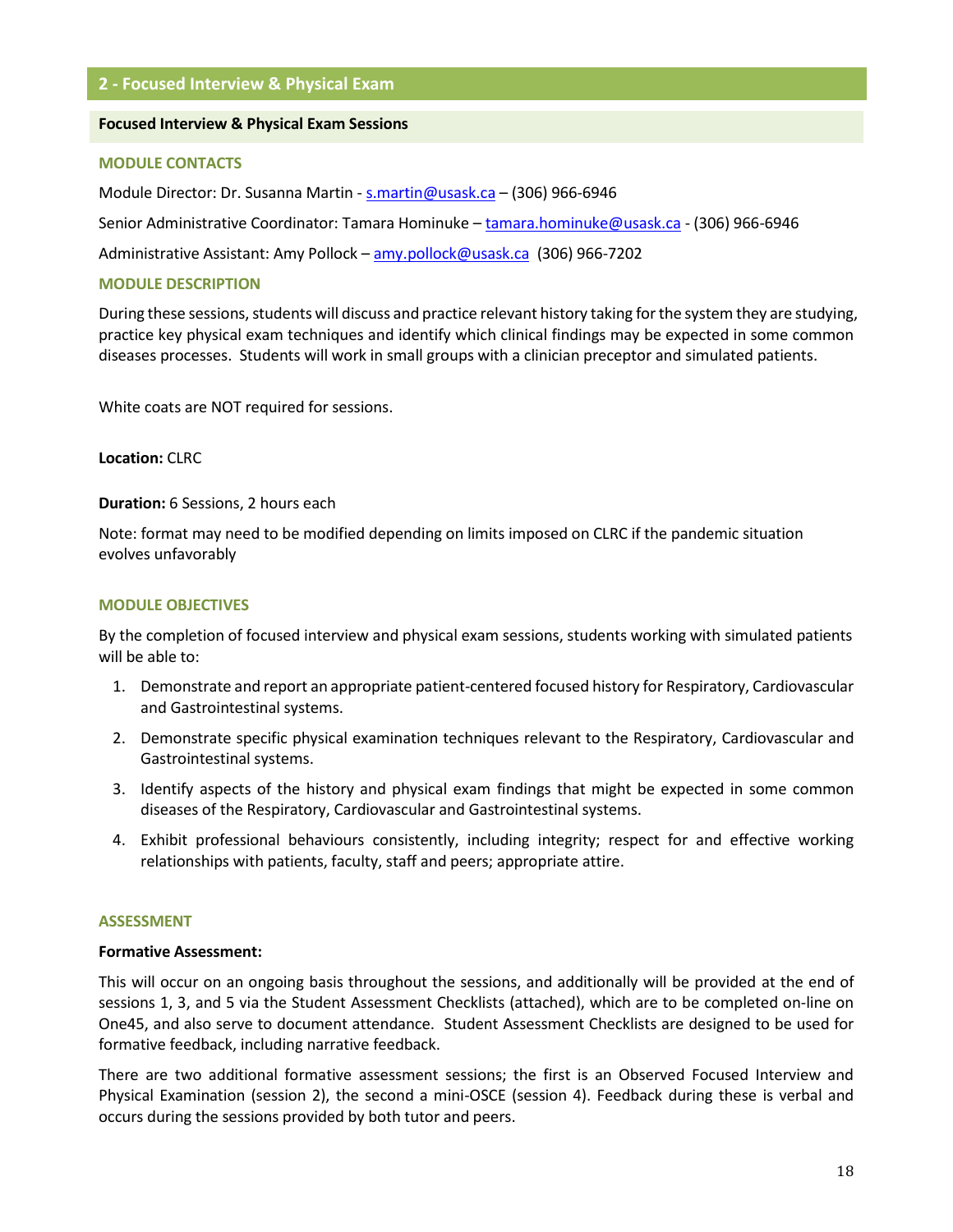## **Summative Assessment**:

There are two summative assessment components. Each is to be completed online on One45.

- 1. Students will submit a written case report following the Observed Focused Interview and Physical Examination (session 2), marked by the tutor according to the assessment rubric provided. **Pass 70%** DUE one (1) week after the session by 23:59
- 2. Students will be observed by the tutor while performing an Observed Focused Interview and Physical Examination on an SP, followed by completion of the associated assessment (session 6). **Pass 70%**

The student module mark is established by combining the marks from the case write-up (40%) and the observed focused interview and physical (60%).

# **Successful Completion of Module:**

Students must:

- Achieve an overall mark of 70% on the two assessments.
- Achieve at least the standard of BEGINNNING TO MEET EXPECTATIONS for professionalism.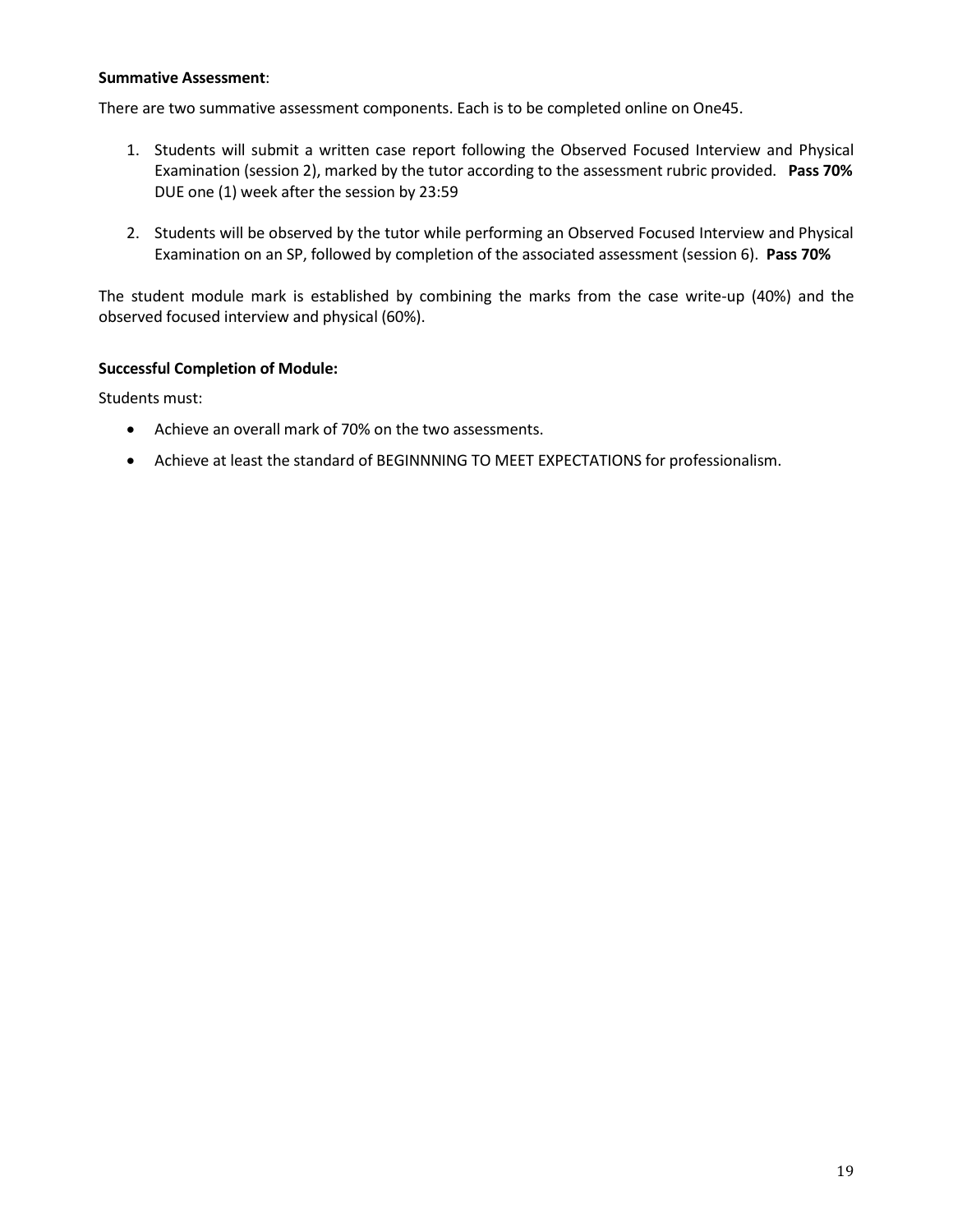## **Clinician Performed Ultrasound**

## **MODULE CONTACT**

Module Director: Dr. Paul Olszynski

**Location:** CLRC

**Duration:** 1 Session, 2 hours

## **MODULE OBJECTIVES**

By the end of the session, students will be able to:

- 1. Generate appropriate ultrasound images for the following 3 indications:
	- a. Assessment for Pericardial Effusion
	- b. Assessment for Pleural Effusion
	- c. Assessment for Free Fluid in the Abdomen
- 2. Demonstrate basic probe handling and early sonographic skill development.
- 3. Demonstrate basic understanding of probe and ultrasound physics.
- 4. Describe test performance, operator dependence, safety and limitations of each indication.
- 5. Exhibit professional behaviours consistently, including integrity; respect for and effective working relationships with patients, faculty, staff and peers; appropriate attire.

## **ASSESSMENT**

Formative verbal individual and group feedback will be given throughout the session.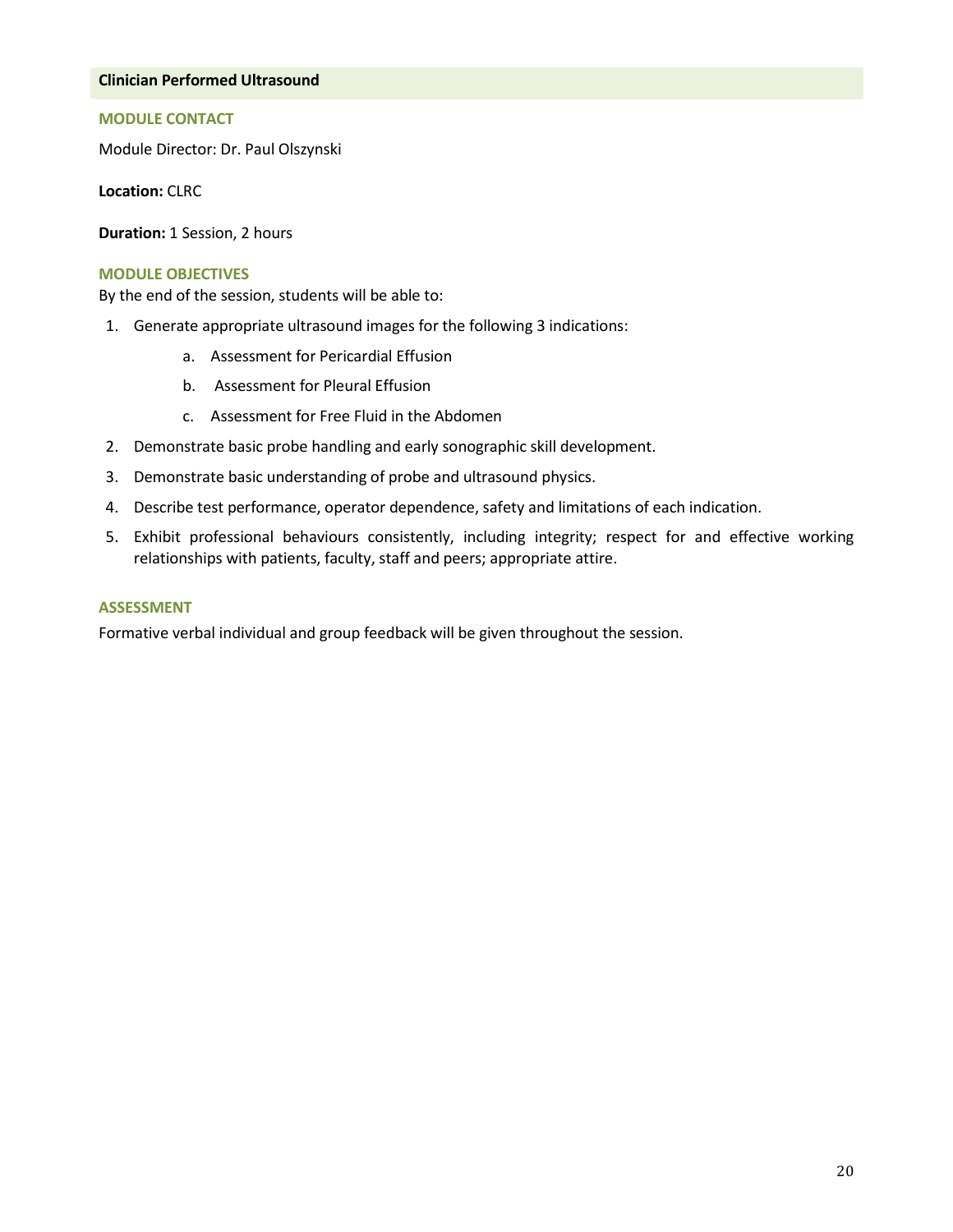#### **MODULE CONTACTS**

Module Director: Dr. Grace Ho

Pre-Clerkship Program Coordinator: Sonja MacDonald – [sonja.macdonald@usask.ca](mailto:sonja.macdonald@usask.ca) - (306) 966-5354 Administrative Assistant: Amy Pollock – [amy.pollock@usask.ca](mailto:amy.pollock@usask.ca) (306) 966-7202

## **MODULE DESCRIPTION**

In a practical, hands-on setting, this module will provide the students with the opportunity to develop communication skills needed for providing patient-centered care in more advanced and challenging situations, involving anger, breaking bad news, perceived barriers to communication, motivational interviewing, and cultural safety.

White coats are NOT required for sessions.

**Location:** CLRC

**Duration:** 3 Sessions, 3 hours each

#### **MODULE OBJECTIVES**

By the completion of the Advanced Communication Skills sessions, students will be able to:

- 1. Conduct effective patient centered interviews.
- 2. Demonstrate patient-centered communication skills in specific and more challenging communication situations including:
	- a. anger
	- b. breaking bad news
	- c. perceived barriers to communication such as hearing impairment, advanced age, language barriers, health literacy or disability
	- d. motivational interviewing and providing patients with information, communicating about risk, health promotion
	- e. Intra-professional communication, including conflict
	- f. Incorporating cultural safety in patient interviews
- 3. Exhibit professional behaviors consistently, including integrity; respect for and effective working relationships with patients, faculty, staff and peers; appropriate attire.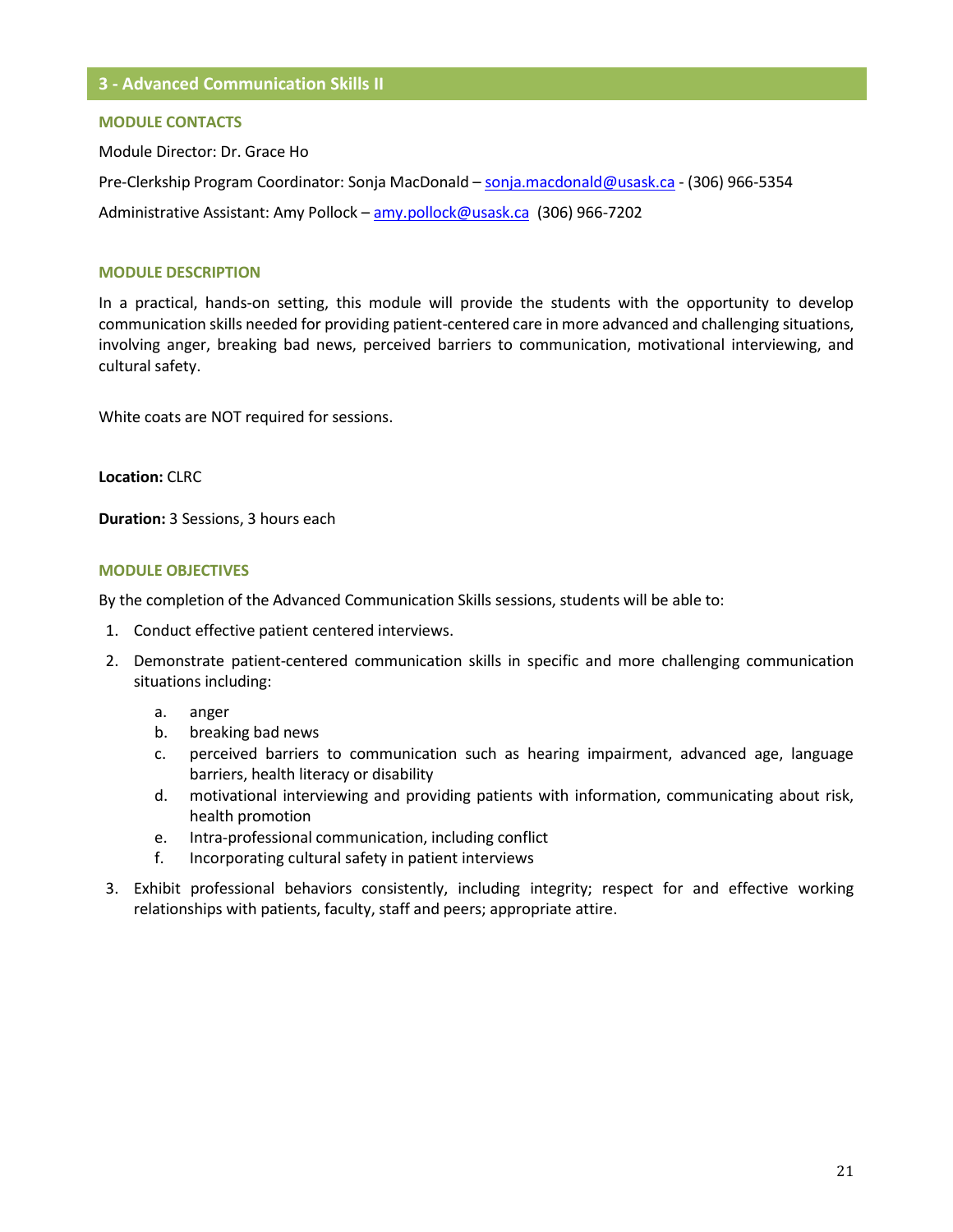## **ASSESSMENT**

**Formative Assessment:** Verbal and narrative feedback will occur on an ongoing basis throughout the sessions. Two of the three case interactions are formative.

## **Summative Assessment**:

- Student Performance Assessment best one of 3 **Pass 70%**
- Student Reflective Journal Assessment **Pass 70%**

Due one (1) week after the second session by 23:59

# **Successful Completion of Module:**

The student module mark is established by combining the best performance during the small group sessions (interview and contributions to the group discussion) (70%) and the reflective journal assignment (30%).

Students must achieve an overall mark of 70% on the module components and achieve the standard of BEGINNING TO MEET EXPECTATIONS or greater in professionalism.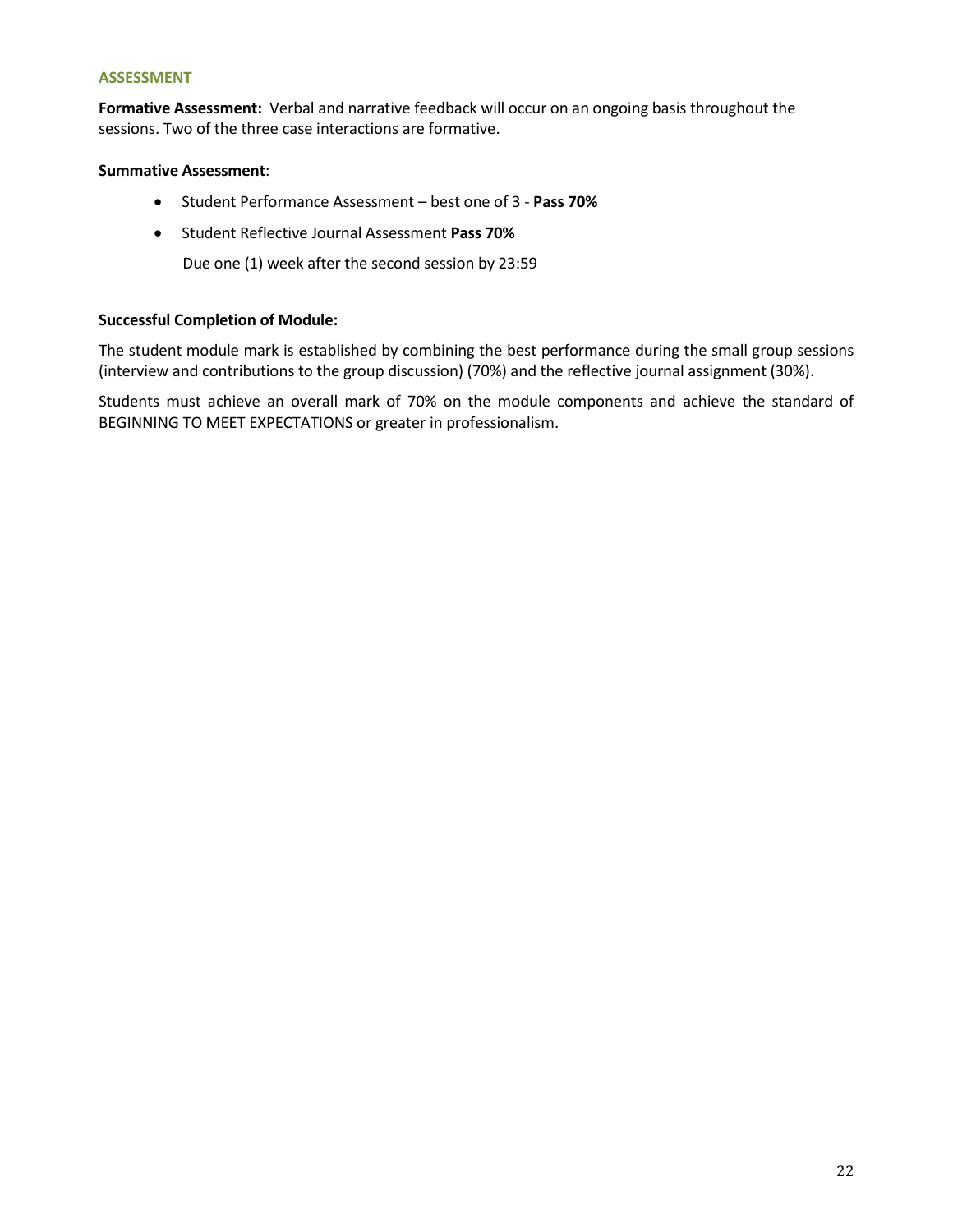## **4 - Discipline Specific Patient Encounters Module (DSPE)**

#### **MODULE DESCRIPTION**

During these sessions, students will participate in clinical assessment of real patients in a variety of clinical settings in the four disciplines of Emergency Medicine, Internal Medicine, Pediatrics and Surgery, as well as gaining experience in phlebotomy. This will include obtaining an accurate and relevant history and physical examination, presenting a differential diagnosis, formulating a plan for diagnostic interventions and beginning to formulate a management plan. Students will work in small groups with a clinician preceptor. Objectives related to patient-centeredness and professionalism apply to all sessions as outlined in the course objectives

White coats are required for sessions.

**Location:** See One45 for individual specific schedule. Times and locations will vary. Check daily for changes as changes can occur up to 48 hours in advance of the session. If changes are made within 48 hours of the session, affected students will be contacted directly via email by the module coordinator or administrative assistant.

#### **A - Emergency Medicine**

## **SECTION CONTACTS**

Section Lead: Dr. Joanna Smith – [joanna.smith@usask.ca](mailto:joanna.smith@usask.ca)

Pre-Clerkship Program Coordinator: Sonja MacDonald – [sonja.macdonald@usask.ca](mailto:sonja.macdonald@usask.ca) - (306) 966-5354

Administrative Assistant: Amy Pollock- [amy.pollock@usask.ca](mailto:amy.pollock@usask.ca) - (306) 966-7202

#### **SECTION DESCRIPTION**

## **NOTE**

Given the nature of the ER environment, and the significant percentage of these patients who would screen positive for Covid in this setting, flexibility may be required in the scheduling depending on the evolving pandemic situation. It is recognized that the desire is to provide in-person sessions where possible, and the following is proposed:

**GI, CV** sessions - During these sessions, students will have the opportunity to acquire a patient's history and perform a physical exam in an acute care setting. Students will then work on integrating history, vital signs, and physical exam findings to generate an appropriate differential diagnosis. There will be a focus on acquiring and interpreting vital signs during the sessions. Students are requested to come to the sessions prepared to review an approach to the chest x-ray, abdominal x-ray and ECG as appropriate for the session type.

**Location**: Royal University Hospital ER, St. Paul's Hospital ER, Saskatoon City Hospital ER. The session site will be posted on One45 and may change with short notice. Students should check One45 **daily** to ensure that they have the most current schedule information. The latest a change can be made to a session (unless it is a true emergency) is 48 hours in advance of the scheduled sessions. If changes are made to a session that has already been scheduled in One45, affected students will be notified directly via email by the departmental undergraduate administrators.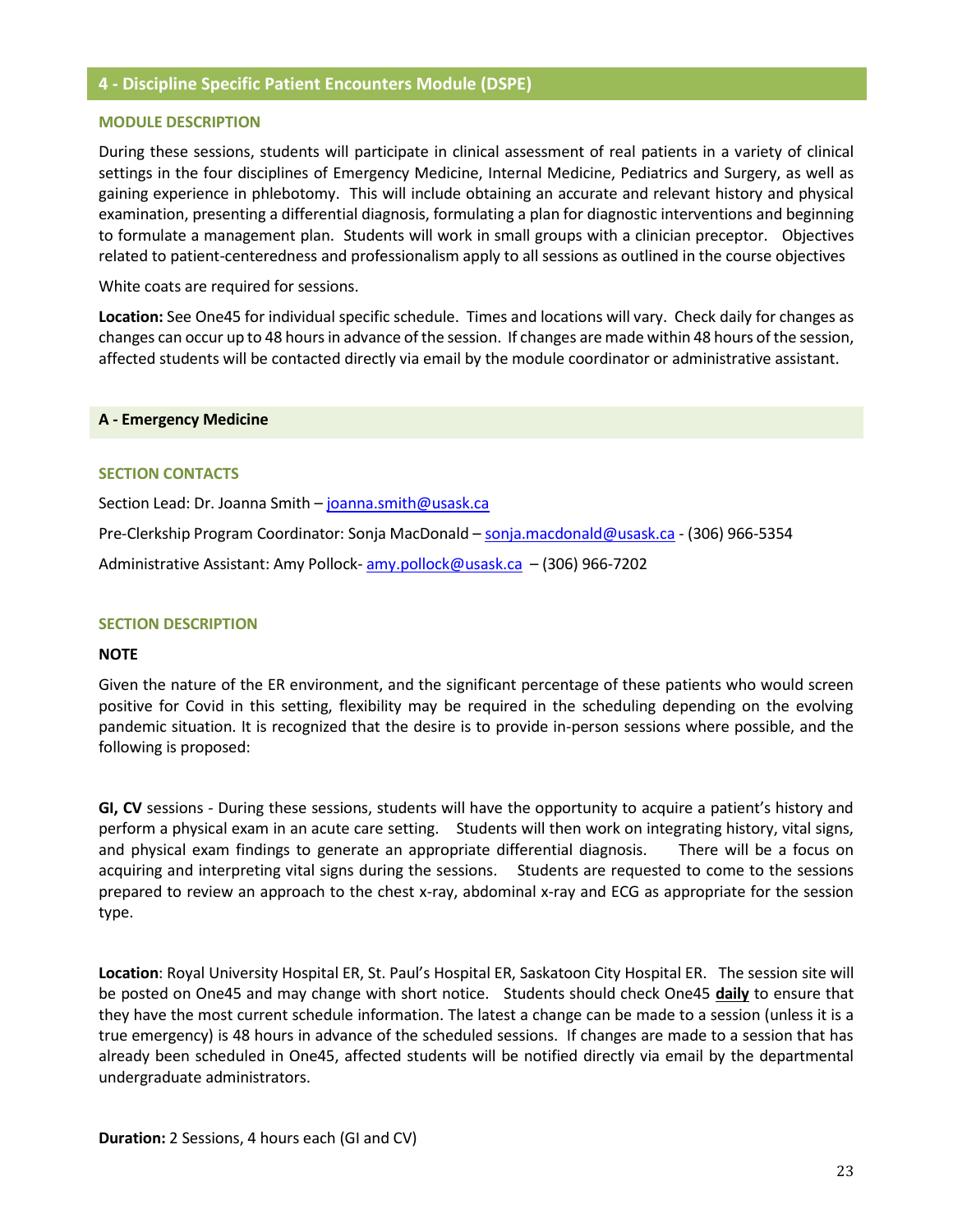**RESP** During this session, students will have the opportunity to work through an acute care simulation. Students are requested to pre-read documents on One45 and come to the sessions prepared.

White coats are NOT required for sessions.

## **Location**:

Sim session: This will be conducted virtually, students completing an online case simulation asynchronously, followed by small group virtual debrief.

## **Duration:** 1 Session:

Sim session: 2 hours

# **SECTION OBJECTIVES**

By the completion of the Emergency Medicine Patient Encounter sessions students will be able to:

- 1. Acquire a patient-centered, focused history.
- 2. Perform a focused physical exam that would assist in formulating a differential diagnosis for a patient in the emergency department.
- 3. Acquire a complete set of vital signs using common equipment in the emergency room.
- 4. Recall the parameters for normal vital signs: blood pressure, heart rate, temperature, as well as normal oxygen saturation and blood sugars.
- 5. Identify abnormal vital signs and discuss their significance in a clinical context.
- 6. Present a patient history and physical exam in a small group.
- 7. Develop a differential diagnosis for common respiratory, cardiovascular and abdominal complaints.
- 8. Develop a differential diagnosis for life threatening respiratory, cardiovascular and abdominal complaints.
- 9. Begin to interpret relevant results of laboratory investigations and imaging modalities specifically approach to chest x-ray, abdominal x-ray and ECG.
- 10. Reflect upon a clinical experience.
- 11. Exhibit professional behaviours consistently, including integrity; respect for and effective working relationships with patients, faculty, staff and peers; appropriate attire.

## **ASSESSMENT**

**Formative Assessment:** During each session the students will receive verbal formative feedback on their history taking and physical examination skills.

## **Successful Completion of Discipline:**

**Attendance at and active participation in all sessions.**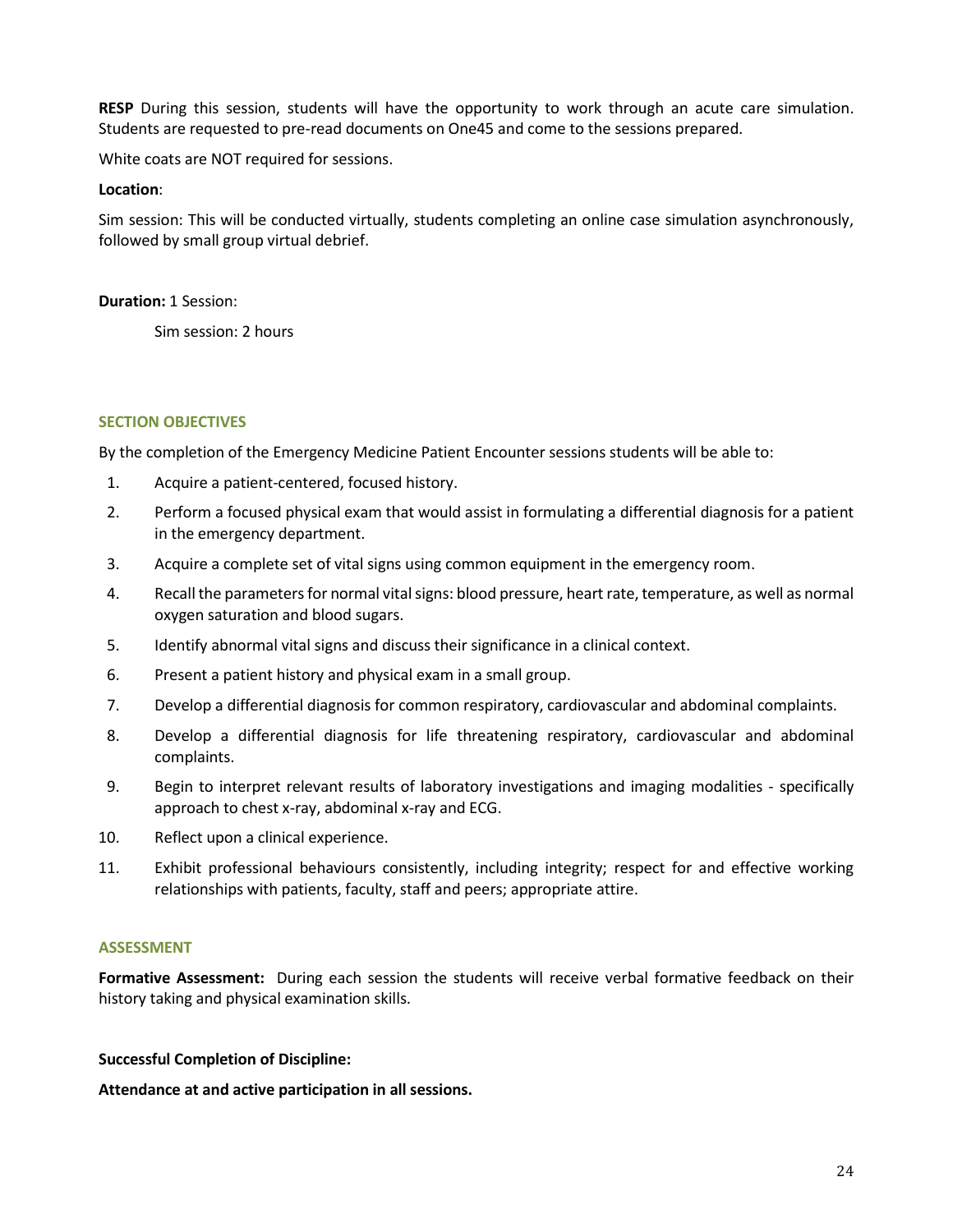## **B - Pediatrics**

## **SECTION CONTACTS**

Section Lead: Dr. Rupesh Chawla – [rupesh.chawla@saskhealthauthority.ca](mailto:rupesh.chawla@saskhealthauthority.ca) – (306) 844-1282 Administrative Assistant: - Nancy Groeneveld - [nancy.groeneveld@usask.ca](mailto:nancy.groeneveld@usask.ca) - (306) 844-1271

## **SECTION DESCRIPTION**

During these sessions, students will participate in clinical assessment of real patients in a variety of pediatric clinical settings. The students will begin to develop an approach to the pediatric history and physical examination and gain practice in integrating information from the history and physical examination in order to generate differential diagnoses and a management plan. In addition, the students will participate in an interactive session with a parent of a pediatric patient. Students will work in small groups with a clinician preceptor. In addition, the students will participate in a large group session where they will review the fundamental differences between the pediatric and adult history and physical examination. They will also participate in a facilitated small group Interactive Parent Session. Students will have further opportunities to refine and enhance their pediatric history and physical examinations, diagnosis and management plan and verbal and written patient presentation skills during sessions in Clinical Skills III and IV.

White coats are NOT required for sessions.

## **Location:** See One45

**Duration:** 1 large group session - 1 ½ hour 1 small group facilitated session - 2 hours 3 small group clinical sessions - 3 hours each

**Groups:** Stay with your whole group of 4 for these sessions.

## **SECTION OBJECTIVES**

By the completion of the Pediatrics Patient Encounter sessions, students will be able to:

- 1. Obtain a patient-centred pediatric history in a variety of clinical settings.
- 2. Demonstrate elements required in a complete pediatric physical examination.
- 3. Recognize how information gathered from history and the physical examination contributes to the assessment of the presenting problem including the most likely diagnosis and a differential diagnosis.
- 4. Exhibit professional behaviours consistently, including integrity; respect for and effective working relationships with patients, faculty, staff and peers; appropriate attire.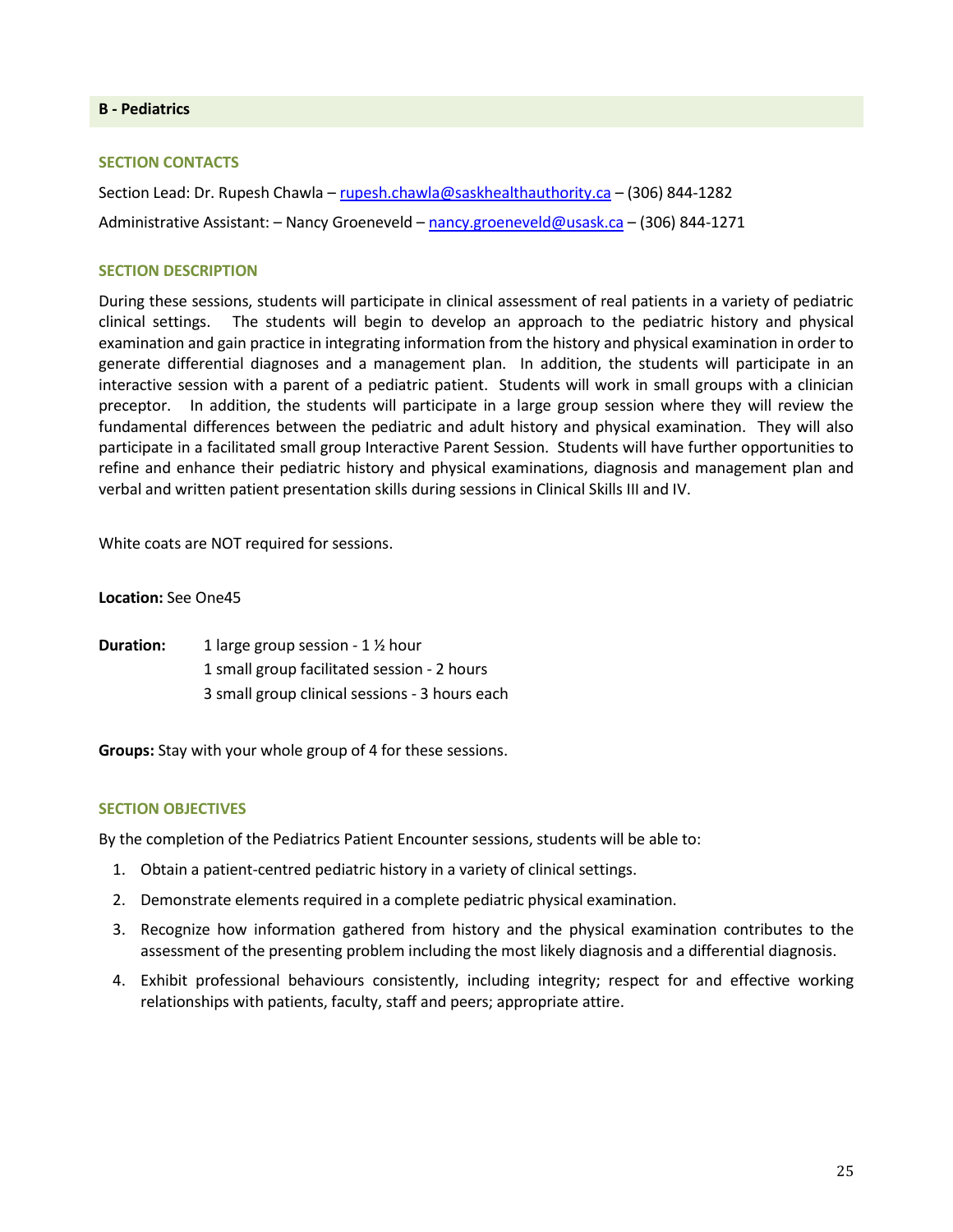## **ASSESSMENT**

At the end of the session, the preceptor will complete an Assessment Form for each student, including narrative feedback. This will provide an assessment of the student's history taking, physical examination skills, ability to recognize the contribution of the information gathered to the evaluation of the presenting problem, and professionalism.

## **Formative Assessment:**

During each session, the students will receive verbal formative feedback on their history taking and physical examination skills.

The student performance assessment form submitted following the first session is also formative, but is in the same format as the subsequent summative assessments.

## **Summative Assessment**:

The Student Performance assessments submitted following sessions 2 and 3 are summative – Pass 70%

## **Successful Completion of Module:**

Students must pass module assessments and achieve the standard of BEGINNING TO MEET EXPECTATIONS or higher for professionalism.

The 2 summative Assessments will contribute equally to the module mark.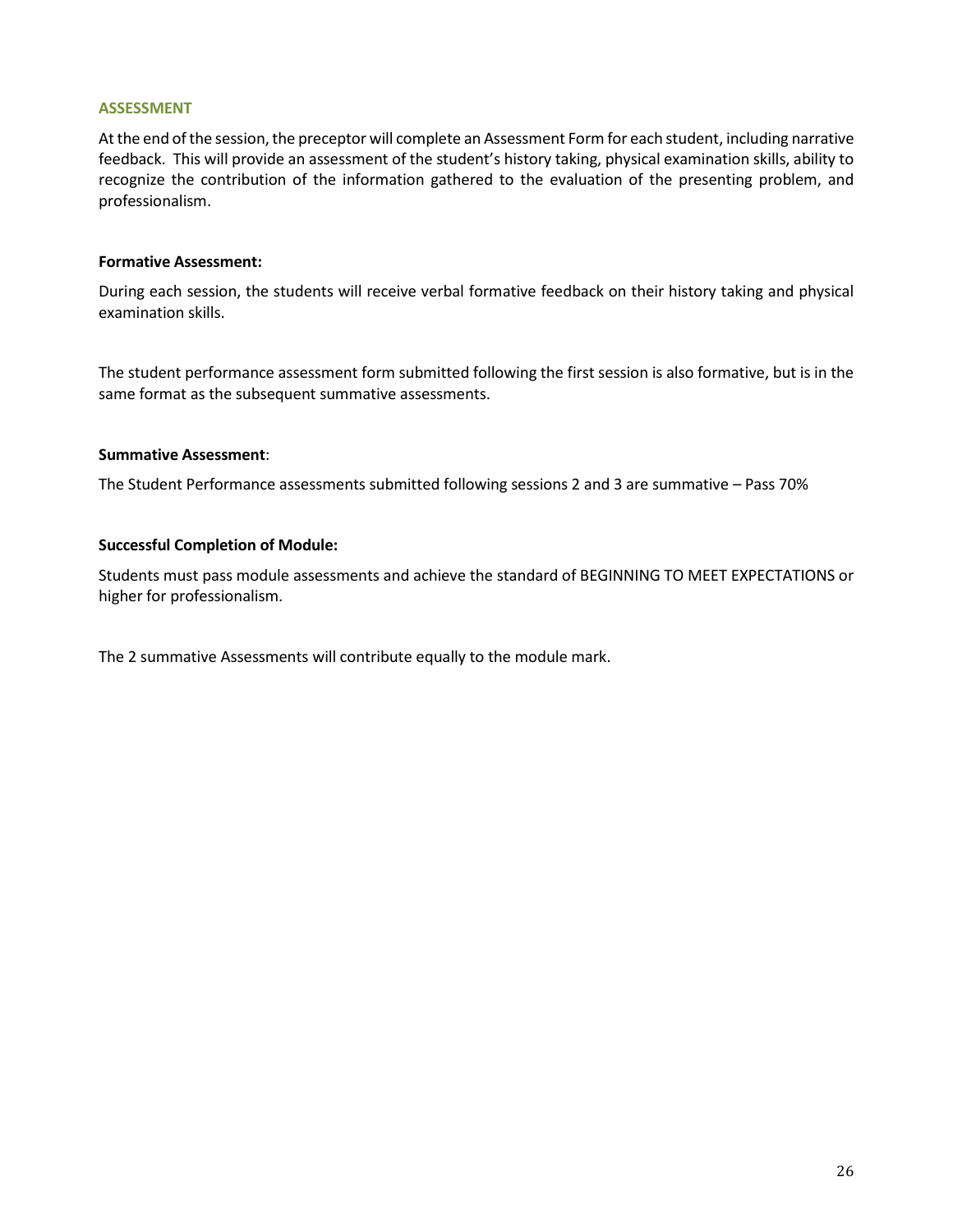#### **SECTION CONTACTS**

Section Lead: Dr. Nassrein Hussein – [nassrein.hussein@usask.ca](mailto:nassrein.hussein@usask.ca)

Administrative Assistant: Angela Kuffner – [angela.kuffner@usask.ca](mailto:angela.kuffner@usask.ca) – (306) 844-1476

#### **SECTION DESCRIPTION**

During these sessions, students will refine their basic clinical skills and become increasingly proficient at establishing diagnoses and planning therapeutic intervention. Because of the degree of student/patient interaction during this module, the values and attitudes pertaining to the physician/patient relationship will also be stressed.

**Location:** See One45

**Duration:** 2 Sessions, 3 hours each

**Groups:** Stay with your whole group of 4 for these sessions.

## **SECTION OBJECTIVES**

By the completion of the Internal Medicine Patient Encounter sessions students will be able to:

- 1. State the patient's chief complaint or reason for consultation.
- 2. Elicit a relevant history including not only medical features, but also social and environmental factors.
- 3. Recognize the need to collect history data from all sources including patient, family/friends and other health professionals.
- 4. Demonstrate a focused physical examination appropriate to the patient's chief complaint.
- 5. Formulate a differential diagnosis.
- 6. Identify appropriate tests/ investigations relevant to the case.
- 7. Interpret the results of the relevant investigations.
- 8. Develop a management plan for the patient both immediate and longer term.
- 9. Exhibit professional behaviours consistently, including integrity; respect for and effective working relationships with patients, faculty, staff and peers; appropriate attire.

#### **ASSESSMENT**

**Formative Assessment:** During each session, the students will receive formative feedback on their history taking and physical examination skills.

#### **Summative Assessment**:

At the end of the session, the preceptor will complete a Summative Assessment Form for each student. The Assessment Forms will provide an evaluation of the student's history taking, physical examination skills, ability to recognize the contribution of the information gathered to the assessment of the presenting problem and professionalism.

Student Performance Assessment - Pass 70%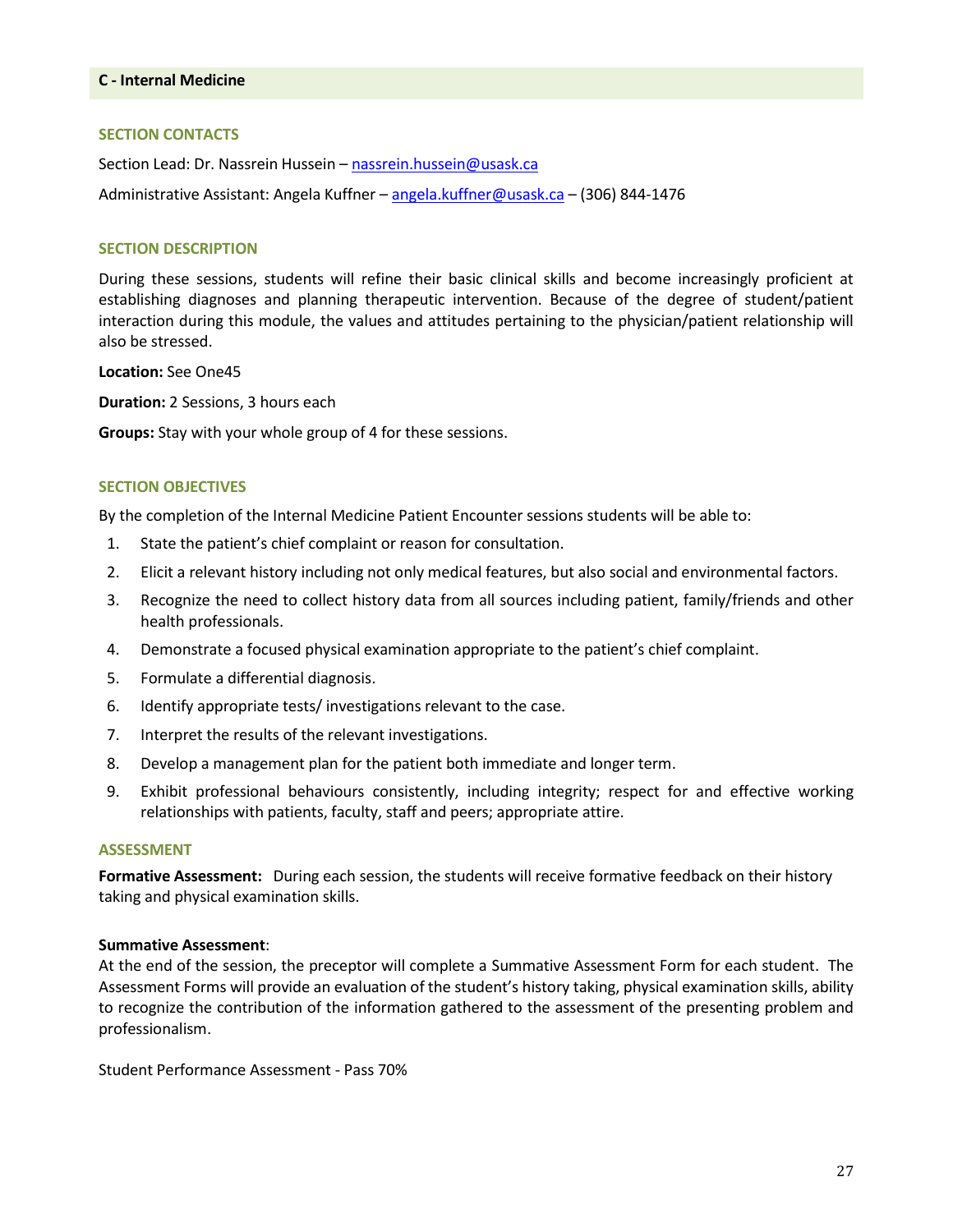# **Successful Completion of Module:**

The 2 summative Assessments will contribute equally to the module mark.

Students must achieve an overall mark of 70% on the module components and achieve the standard of BEGINNING TO MEET EXPECTATIONS or higher for professionalism.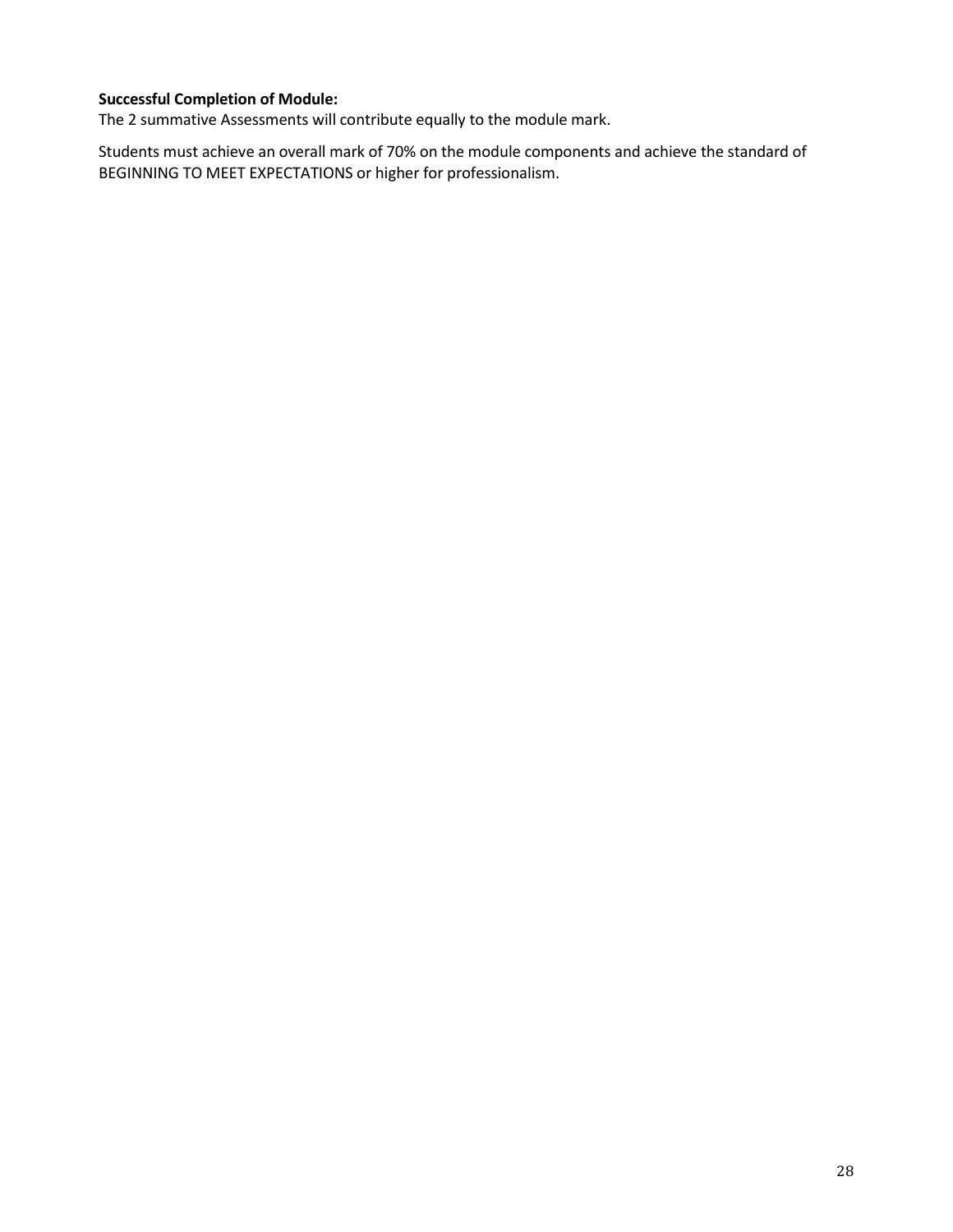## **D - Surgery**

#### **SECTION CONTACTS**

Section Lead: Dr. Steven Bharadwaj – [bharadwajsteven@gmail.com](mailto:bharadwajsteven@gmail.com) – (306) 653-3255 Administrative Assistant: Anna Taruc - [surgery.preclerkship@usask.ca](mailto:surgery.preclerkship@usask.ca) - (306) 966-5668

#### **SECTION DESCRIPTION**

The surgery component of clinical skills II will be taught during three interactive and informative skills sessions. These sessions will be led by surgeons and will focus on the clinical skills of history taking and physical examination specific to the areas of otolaryngology/head and neck surgery, vascular and thoracic surgery and for the acute abdomen. Discipline-specific knowledge important for patient evaluation and treatment will also be discussed throughout these sessions. The principles of professionalism will be continually emphasized during the sessions and attendance all three of these sessions is **MANDATORY**.

White coats are NOT required for sessions.

**Location/Duration/Groups**: See One45 for details

#### **SECTION OBJECTIVES**

By the completion of the surgery skills sessions, students will be able to:

- 1. Perform a problem-focused history for an operative or non-operative surgical condition (see specific session description for more details on which conditions will be covered).
- 2. Perform a problem-focused physical examination for an operative or non-operative surgical condition.
- 3. Generate differential diagnoses utilizing information gathered from the history and physical exam findings.
- 4. Identify appropriate investigations for a patient presenting with an operative or non-operative surgical condition, relevant to the patient's history and physical exam findings.
- 5. Discuss initial management plans for a patient presenting with an operative or non-operative surgical condition, based on the results of the history, physical examination and investigations.
- 6. Exhibit professional behaviours consistently, including integrity; respect for and effective working relationships with patients, faculty, staff and peers; appropriate attire.

#### **ASSESSMENT**

See Specific Session details below for Assessment

#### **Successful Completion of Module:**

The three in-session assessments will contribute approximately equally to the module mark.

Students must pass module assessments with an overall average score of 70% or higher and achieve the standard of BEGINNING TO MEET EXPECTATIONS or higher for professionalism.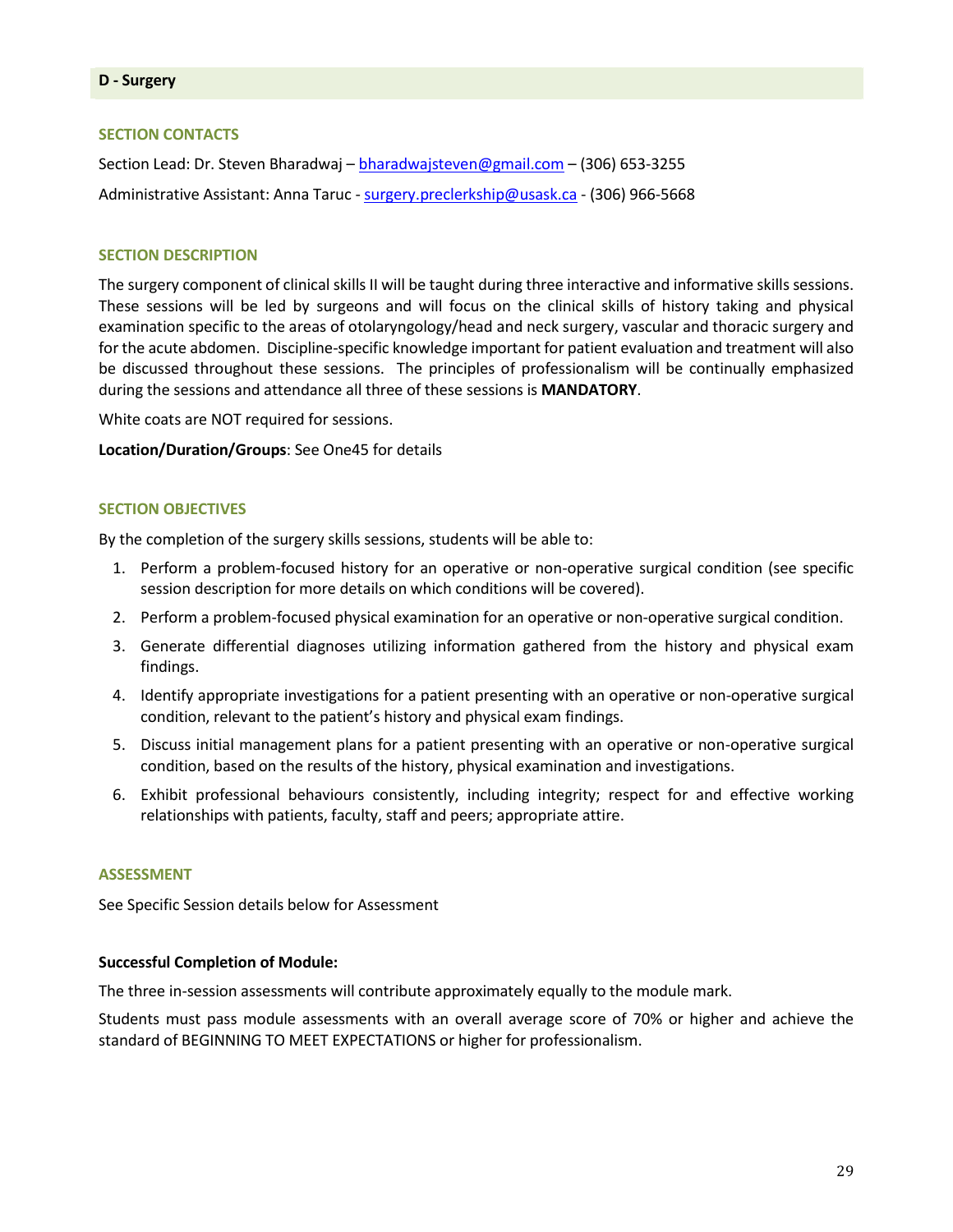# **1 - THE APPROACH TO THE ACUTE ABDOMEN**

## **SESSION CONTACTS**

Session Lead: Dr. Steve Bharadwaj – [bharadwajsteven@gmail.com](mailto:bharadwajsteven@gmail.com) – (306) 653-3255 Administrative Assistant**:** Anna Taruc - [surgery.preclerkship@usask.ca](mailto:surgery.preclerkship@usask.ca) - (306) 966-5668

## **SESSION DESCRIPTION**

Prior to the session, please review the approach to the abdominal examination from Clinical Skills I and the prereading documents posted on One45. Each student will be assigned a task (either a focused history and/or a focused physical examination pertaining to right lower quadrant (RLQ), right upper quadrant (RUQ) or left lower quadrant (LLQ) abdominal pain) prior to the session and should prepare for this task prior to the learning session. This task will be performed on a simulated patient in an OSCE-type format. Please also be prepared to perform the corresponding history or physical examination in your session in case your classmate cannot attend the session (i.e. if assigned the RUQ history, also be prepared to present the RUQ physical examination). The remaining students in the group will observe while their fellow classmates go through the history and physical in each station. A faculty facilitator will help lead the group through the station and will interact with the entire group regarding pertinent details of the history and physical examination and discussion regarding investigations and management of the patient presentation. Please refer to the master schedule posted on One45 to see assigned task(s) and group assignment.

**Location:** CLRC

**Duration:** 135 minutes (3 forty-five minute sessions)

**Groups:** Stay in your whole group of 5 or 6 for this session

## **SESSION OBJECTIVES**

By the completion of the Approach to the Acute Abdomen session students will be able to:

- 1. Perform a patient-centered history including focused questions that would assist in differentiating between appendicitis, diverticulitis, gastroenteritis, cholecystitis and other intra-abdominal infectious or inflammatory conditions.
- 2. Perform a focused abdominal examination including examining for signs of peritonitis.
- 3. List the differential diagnosis for right upper quadrant, right lower quadrant and left lower quadrant abdominal pain.
- 4. Differentiate between the signs and symptoms of appendicitis, diverticulitis, gastroenteritis, cholecystitis and other intra-abdominal infections and inflammations.
- 5. Identify initial investigations that help to distinguish between the common causes of acute abdominal pain.
- 6. Appreciate the importance of urgent patient stabilization and the role of surgery in the management of acute abdominal pain.
- 7. Exhibit professional behaviours consistently, including integrity; respect for and effective working relationships with faculty, staff and peers; appropriate attire.

## **ASSESSMENT**

Student performance checklist for the specific task assigned to them (similar to an OSCE checklist).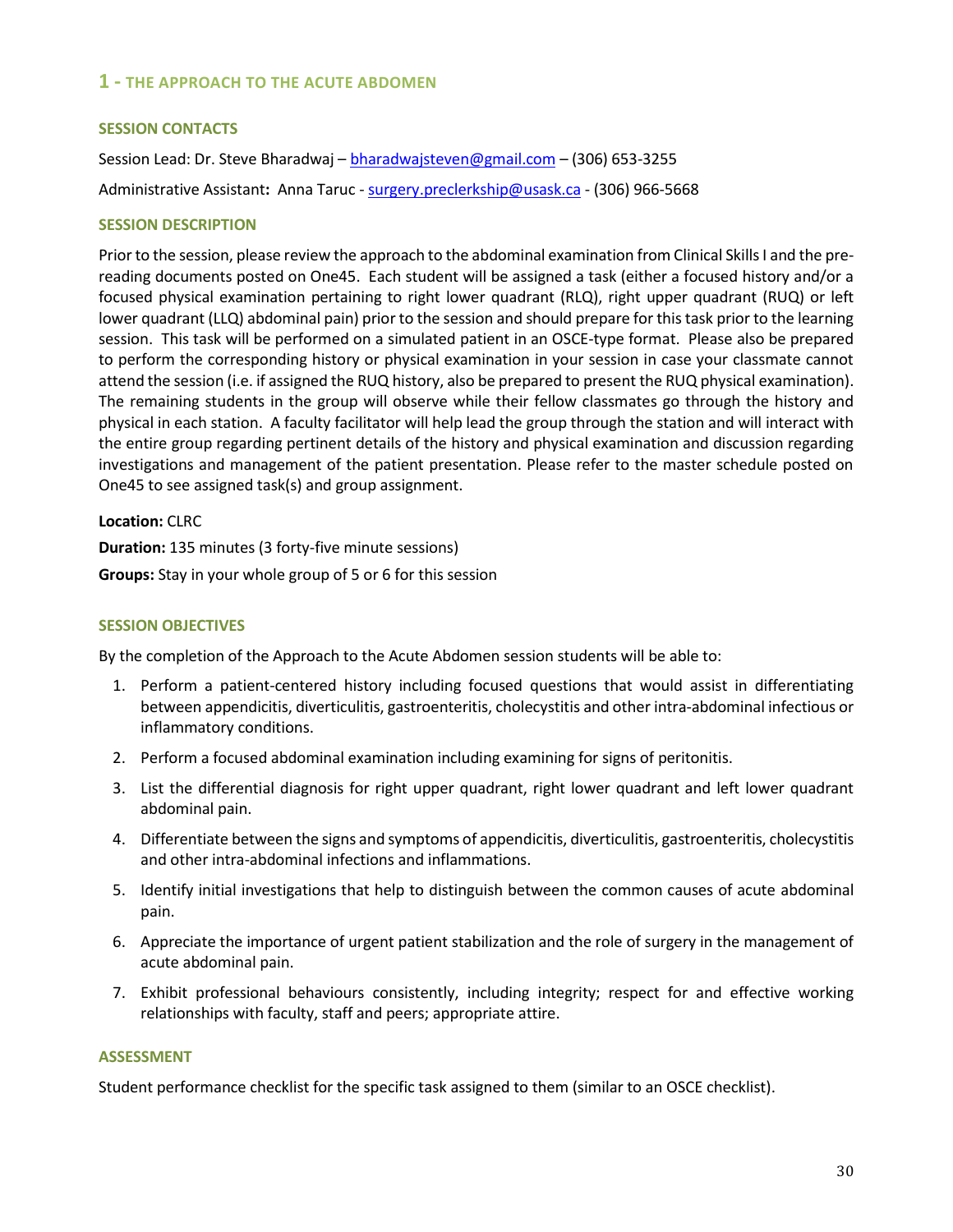# **2 - OTOLARYNGOLOGY - HEAD AND NECK SURGERY SKILLS SESSION**

# **SESSION CONTACTS**

Session Lead: Dr. Rick Jaggi - [rickjaggi@gmail.com](mailto:rickjaggi@gmail.com) - (306) 934-3223

Administrative Assistant: Anna Taruc - [surgery.preclerkship@usask.ca](mailto:surgery.preclerkship@usask.ca) - (306) 966-5668

**Location:** CLRC and virtual

**Duration:** 4 hours (eight stations and end of session multiple choice examination)

**Groups:** Stay with your whole group for this session

## **SESSION OBJECTIVES**

By the completion of the Otolaryngology – Head and Neck Surgery Skills Session students will be able to:

- 1. Perform an otoscopic examination identifying relevant normal structures.
- 2. List the differential diagnosis of dizziness, tinnitus, and hearing loss.
- 3. Outline the relevant investigations and treatment options for patients presenting with dizziness, tinnitus, and hearing loss.
- 4. Perform a nasal examination utilizing a nasal speculum identifying relevant normal structures.
- 5. Identify the normal nasopharyngeal anatomy and function utilizing indirect video endoscopy.
- 6. Identify the common locations of origin for epistaxis.
- 7. Describe the presenting symptoms and basic treatment options for common rhinological disorders, including epistaxis.
- 8. Identify the normal laryngeal anatomy and function of the larynx utilizing indirect video endoscopy.
- 9. List the differential diagnosis of a hoarse voice.
- 10. Perform a two-handed oral cavity examination using tongue depressors and a headlight to identify the seven sub-sites of the oral cavity and boundaries of the oral pharynx.
- 11. Describe high-risk areas for oral cavity carcinoma.
- 12. Perform a physical examination of thyroid and salivary gland, as well as all head and neck lymph node groups.
- 13. Identify the indications for, and key features of, an audiogram including tympanometry.
- 14. Identify the indications for referral to Audiology.
- 15. Identify the indications for referral to a speech language pathologist.

## **ASSESSMENT**

A mandatory closed book multiple choice quiz.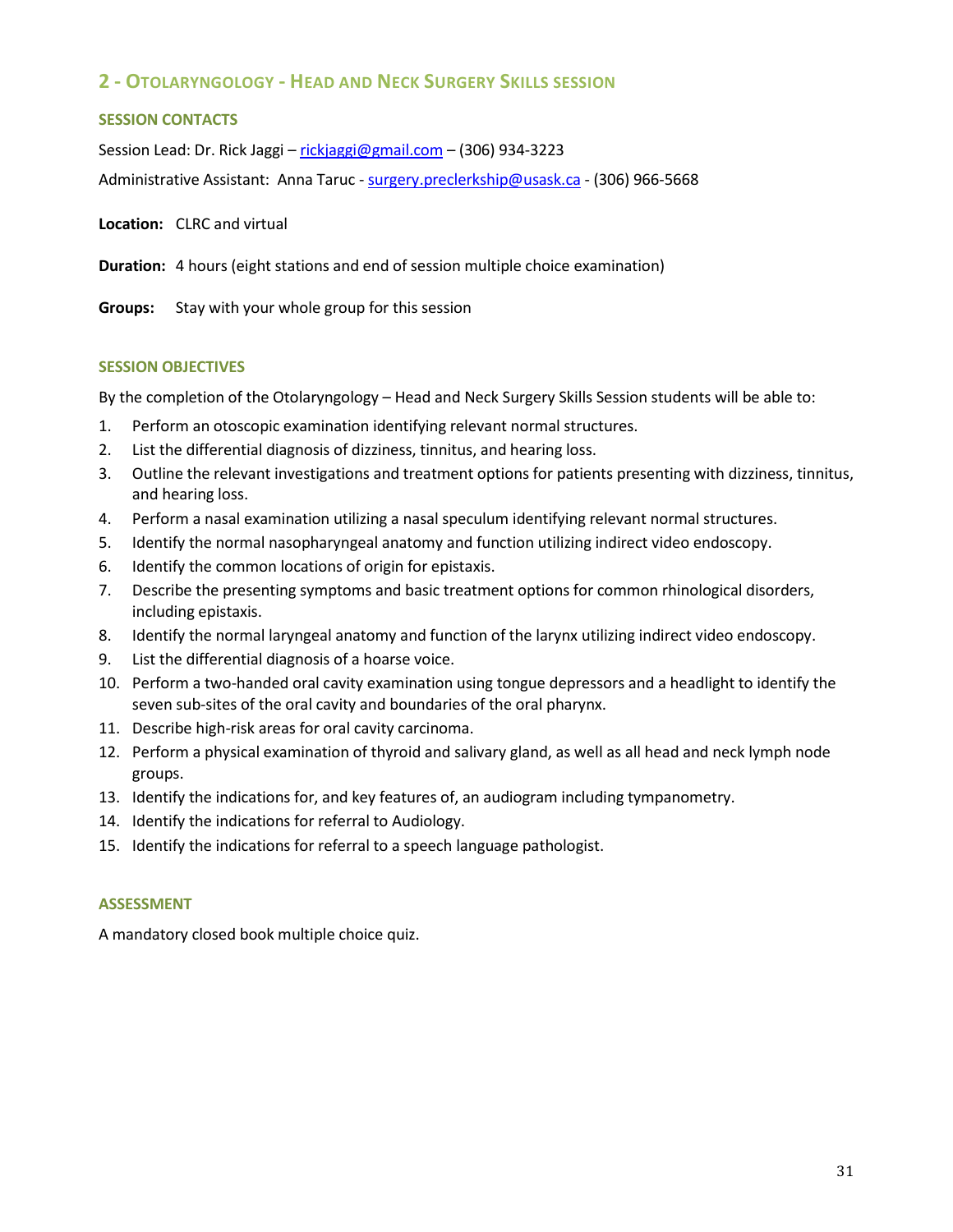# **3 - VASCULAR AND THORACIC SURGERY SKILLS SESSION**

# **SESSION CONTACTS**

Session Lead (Vascular): Dr. Bruce Duval – [bduval@sasktel.net](mailto:bduval@sasktel.net) – (306) 653-3366 Session Lead (Thoracic): Dr. Steven Bhardwaj - [bharadwajsteven@gmail.com](mailto:bharadwajsteven@gmail.com) - (306) 655-0533 Administrative Assistant Vascular: Anna Taruc - [surgery.preclerkship@usask.ca](mailto:surgery.preclerkship@usask.ca) - (306) 966-5668

Administrative Assistant Thoracic: Lindsay Beck – [thoracic@sasktel.net](mailto:thoracic@sasktel.net) – (306) 655-0533

**Location:** CLRC and virtual

**Duration:** 4 hours (six stations and end of session written examination)

**Groups:** Stay with your whole group for this session

## **SESSION OBJECTIVES**

By the completion of the Vascular, Thoracic Surgery Half Day Patient Encounter session students will be able to:

- 1. Perform a focused history and physical examination on a patient with claudication symptoms.
- 2. Calculate an ankle-brachial index.
- 3. List and recommend appropriate investigations for the patient presenting with claudication symptoms.
- 4. Identify risk factors for PAOD (peripheral arterial occlusive disease).
- 5. Perform a focused history and physical examination on a patient with diabetic foot.
- 6. Classify clinical presentation of diabetic feet in terms of neuropathic, infectious, or arteriopathic changes.
- 7. List and recommend appropriate investigations for the patient presenting with diabetic foot.
- 8. Perform a focused history and physical examination on a patient with a solitary pulmonary nodule (SPN).
- 9. Provide an organized differential diagnosis for a SPN.
- 10. List appropriate investigations for a patient presenting with a SPN based on findings from the history and physical exam.
- 11. Perform a focused history and physical examination on a patient with pleural effusion.
- 12. Formulate a differential diagnosis for a patient presenting with a pleural effusion based on findings from history and physical exam.
- 13. Suggest appropriate investigations for the patient presenting with pleural effusion.
- 14. Utilize results of pleural fluid analysis to refine differential diagnosis of a pleural effusion.
- 15. Interpret pleural fluid testing (Light's criteria).
- 16. Perform a focused history and physical examination on a patient with acute shortness of breath.
- 17. Formulate a differential diagnosis for a patient presenting with acute shortness of breath.
- 18. Outline a management plan for a patient presenting with acute shortness of breath such as secondary to primary spontaneous pneumothorax.
- 19. List surgical and non-surgical treatment options for patients presenting with claudication, diabetic foot, pulmonary nodule and acute shortness of breath caused by spontaneous pneumothorax.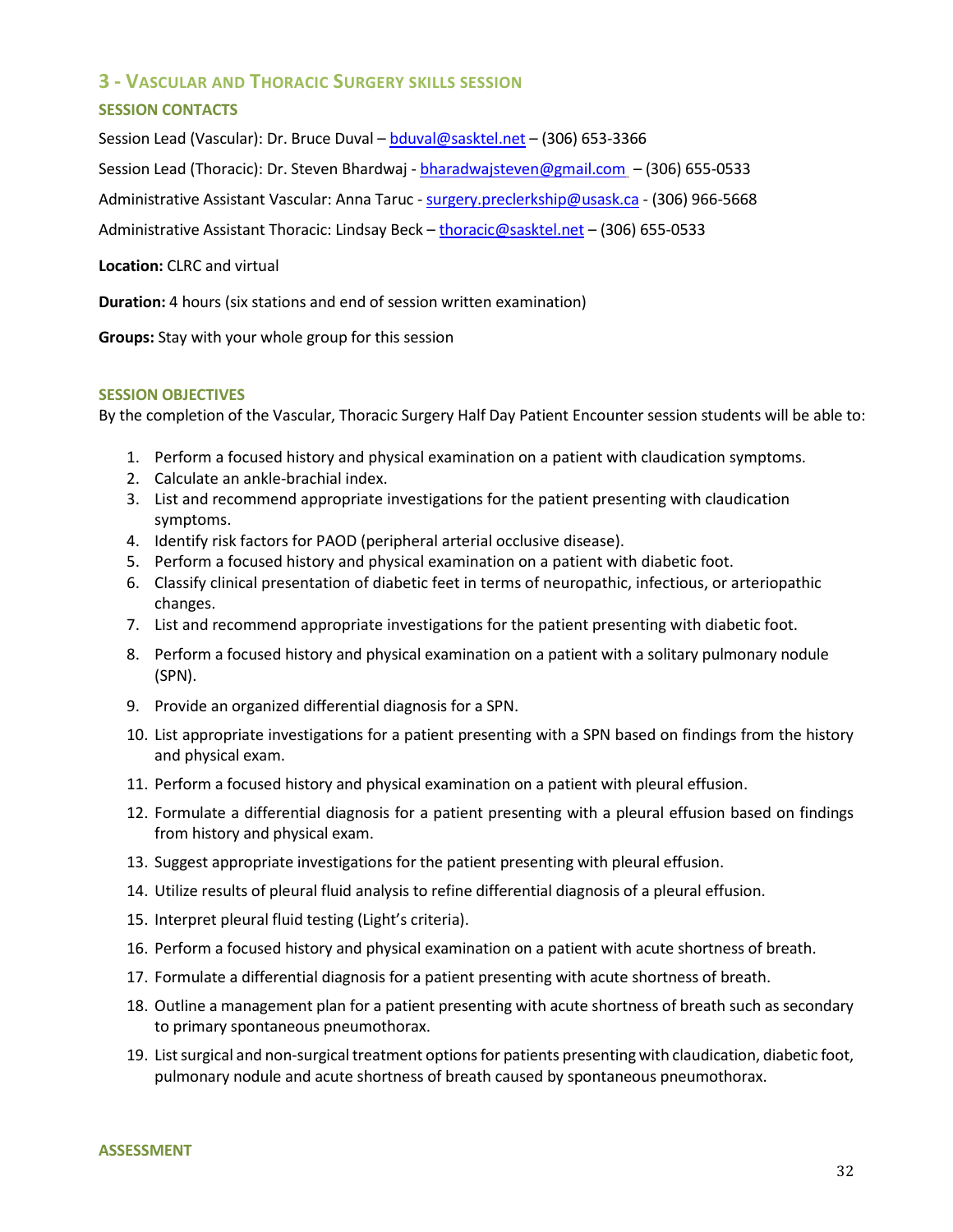**Formative Assessment:** Will occur at each individual "station" during the half day.

**Summative Assessment:** A mandatory quiz.

#### **Phlebotomy Skills Day**

#### **SESSION CONTACTS**

**Session Lead:** Diana Maclean and Leslie Rea – [leslie.rea@saskhealthauthority.ca](mailto:leslie.rea@saskhealthauthority.ca) (306) 655-6919 **Pre-Clerkship Program Coordinator:** Sonja MacDonald – sonja.macdonald@usask.ca - (306) 966-5354

## **SESSION DESCRIPTION**

Students will work with phlebotomists to learn the skills as outlined in the objectives.

## **Location**: **see One45**

## **SESSION OBJECTIVES**

By the end of the session, the students will be able to:

- 1. Perform phlebotomy.
- 2. Explain the risks to the phlebotomist of phlebotomy and methods to reduce risk of exposure to body fluids.
- 3. Discuss protocols in the event of exposure to body fluids.
- 4. State the potential patient complications of phlebotomy.

Attendance and professional behaviour are required for successful completion.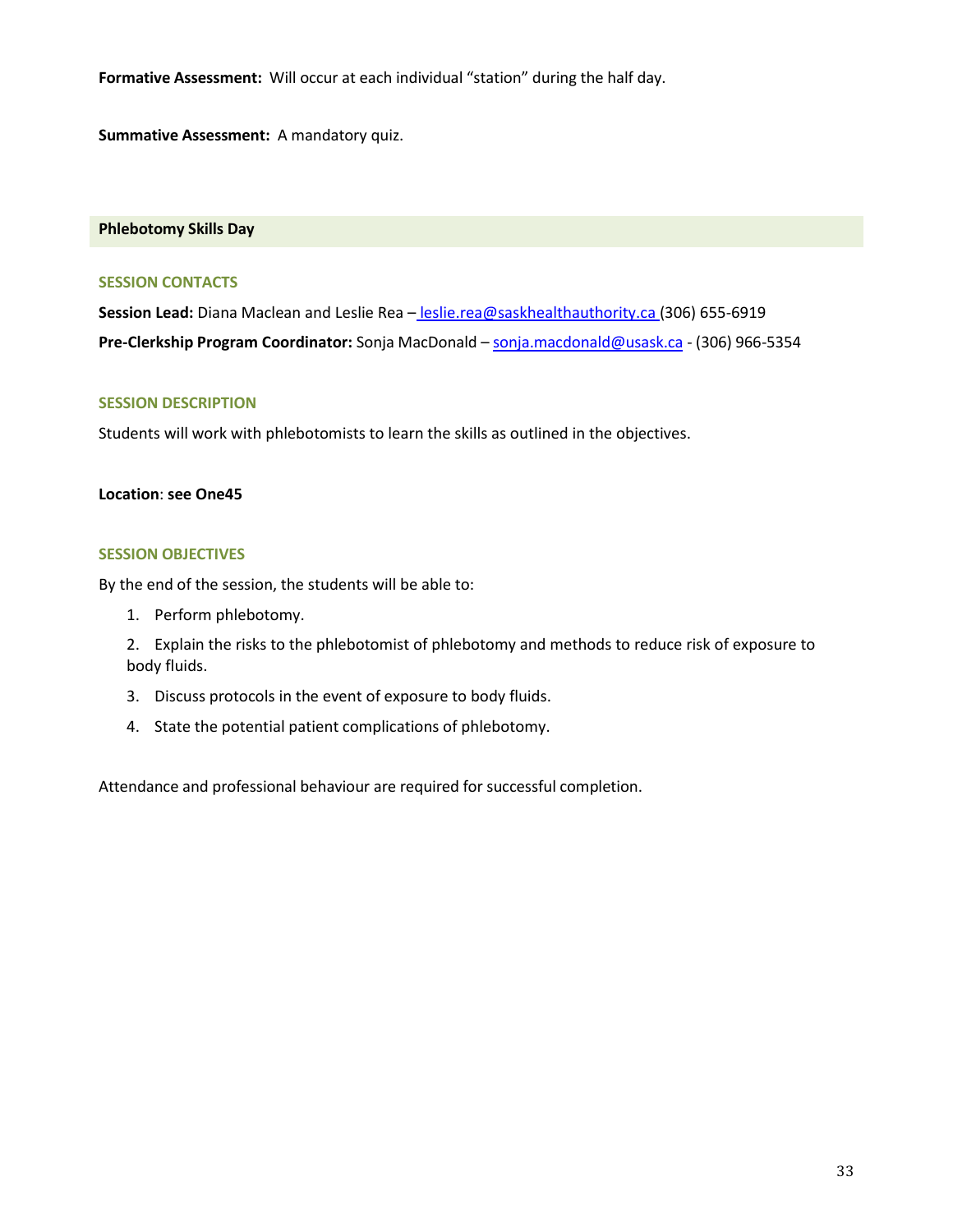## **IMPORTANT AND RELEVANT STUDENT INFORMATION**

The following information is extremely important for your success in medical school. To avoid duplication and ensure clarity, please refer to the [UGME Policies](http://medicine.usask.ca/students/undergraduate/policies.php) page and the [Student Information Guide](https://medicine.usask.ca/students/undergraduate/curriculum-schedules-objectives.php#StudentInformationGuideSyllabi) for the following policies:

**UGME CONTACT INFORMATION EMAIL COMMUNICATIONS ETHICS AND PROFESSIONALISM PROGRAM EVALUATION GUIDELINES FOR PROVIDING FEEDBACK\ EMERGENCY PROCEDURES MD PROGRAM ATTENDANCE POLICY ASSESSMENT POLICY PROMOTION STANDARDS CONFLICT OF INTEREST NON-INVOLVEMENT OF HEALTH CARE PROVIDERS IN STUDENT ASSESSMENT APPEALS PROCEDURES STUDENT DISCRIMINATION, HARASSMENT, AND MISTREATMENT PROCEDURE ACCOMMODATION OF STUDENTS WITH DISABILITIES OFFICE OF STUDENT AFFAIRS**

**Where a specific College of Medicine policy or procedure does not exist, the College refers to the U of S Academic Courses Policy a[t http://policies.usask.ca/policies/academic-affairs/academic-courses.php](http://policies.usask.ca/policies/academic-affairs/academic-courses.php)**

# **UNDERGRADUATE MEDICAL EDUCATION ASSIGNMENT SUBMISSION POLICY**

Any assignment submitted after 23:59 SK time on the specified date is deemed late (unless otherwise specified).

All due dates or timelines for assignment submission are published in the student course syllabus<sup>1</sup>.

A late assignment may still be submitted up to three consecutive calendar days (72 hours) from the original deadline for that assessment. The assignment must be submitted to the appropriate year Administrative Coordinator in Saskatoon, or the Educational Consultant in Regina for years 1-2. Years 3-4 must submit to the Rotation Coordinator. The student, if submitting a late assignment that is deemed to be at or above the pass mark for that assignment will receive the pass mark for the assignment. If it is assessed as below the pass mark, the student will receive the actual grade assigned for the assignment.

 $1$  Blackboard routinely updates their systems on certain Wednesday evenings. In the event that Blackboard is down for scheduled maintenance or due to technical difficulties, assignments are to be submitted by 0900 the following morning.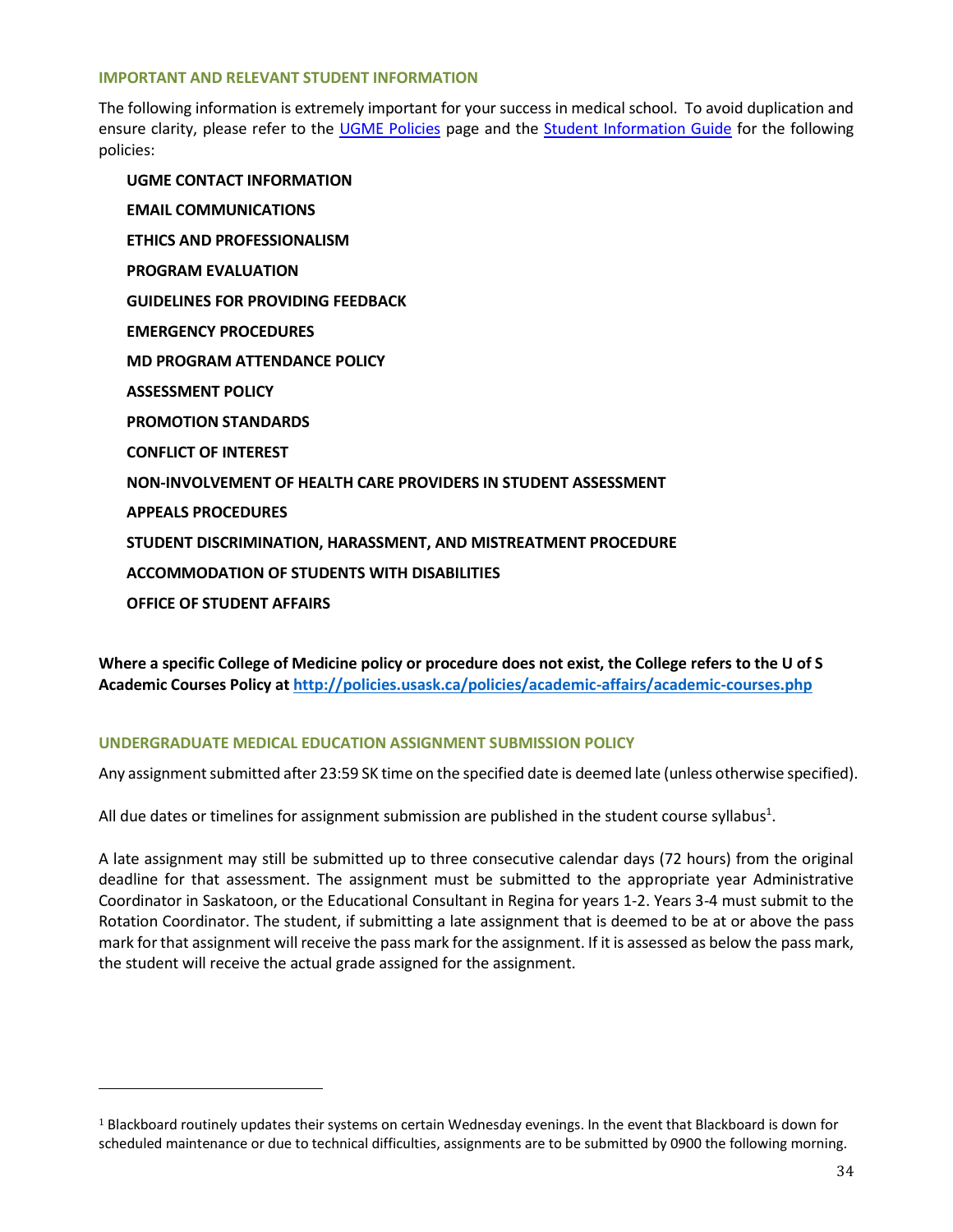Any late assignments not submitted by 23:59 on the third day will receive a mark of 0%. After this period, all mandatory assignments must still be submitted, or the student will be deemed to be missing a course component, which will result in an incomplete course. Subsequent academic consequences will be determined at the promotions committee meetings.

In addition to the consequences specified herein, students submitting mandatory assignments late should anticipate a meeting to discuss professionalism, which may result in associated documentation.

**All requests for a deferral of an assignment due date must be received a minimum of 72 hours prior to the deadline.** All such requests must be sent to the Course Director or Rotation Coordinator and copied to the relevant Administrative Coordinator. The course director, in consultation with the year chair and appropriate course/module/rotation director will make a final decision and notify the student of the outcome. Exceptional, unforeseen circumstances will be considered on an individual basis as above.

## **CITATION FORMAT**

**UNLESS OTHERWISE SPECIFIED BY THE COURSE OR MODULE DIRECTOR, THE EXPECTED CITATION FORMAT IS THAT OF THE INTERNATIONAL COMMITTEE OF MEDICAL JOURNAL EDITORS (ICMJE). EXAMPLES OF THIS CITATION FORMAT ARE AVAILABLE AT** [www.nlm.nih.gov/bsd/uniform\\_requirements.html](http://www.nlm.nih.gov/bsd/uniform_requirements.html)

## **RECORDING OF THE LECTURES**

Most lectures will be recorded and posted to the course Blackboard site under Course Materials. However, each lecturer reserves the right to choose whether or not their lectures will be recorded. Lecture recordings are not intended to be a replacement for attending the session but rather to enhance understanding of the concepts.

Please remember that course recordings belong to your instructor, the University, and/or others (like a guest lecturer) depending on the circumstance of each session, and are protected by copyright. Do not download, copy, or share recordings without the explicit permission of the instructor.

For questions about recording and use of sessions in which you have participated, including any concerns related to your privacy, please contact the UME administrative coordinator for this course. More information on class recordings can be found in the Academic Courses Policy [https://policies.usask.ca/policies/academic](https://policies.usask.ca/policies/academic-affairs/academic-courses.php#5ClassRecordings)[affairs/academic-courses.php#5ClassRecordings](https://policies.usask.ca/policies/academic-affairs/academic-courses.php#5ClassRecordings)

# **REQUIRED VIDEO USE:**

At times in this course you may be required to have your video on during video conferencing sessions, in order to support observation of skills, to support group learning activities, or for exam invigilation. It will be necessary for you to use of a webcam built into or connected to your computer.

For questions about use of video in your sessions, including those related to your privacy, contact your instructor.

## **COPYRIGHT**

**COURSE MATERIALS ARE PROVIDED TO THE STUDENT BASED ON REGISTRATION IN A CLASS, AND ANYTHING CREATED BY PROFESSORS AND INSTRUCTORS IS THEIR INTELLECTUAL PROPERTY, UNLESS MATERIALS ARE DESIGNATED AS OPEN EDUCATION RESOURCES. THIS INCLUDES EXAMS, POWERPOINT/PDF SLIDES AND OTHER COURSE NOTES. ADDITIONALLY, OTHER COPYRIGHT-PROTECTED MATERIALS CREATED BY TEXTBOOK PUBLISHERS AND AUTHORS MAY BE PROVIDED TO THE STUDENT BASED ON LICENSE TERMS AND EDUCATIONAL EXCEPTIONS IN THE CANADIAN COPYRIGHT ACT (SEE**  <http://laws-lois.justice.gc.ca/eng/acts/C-42/index.html>**)**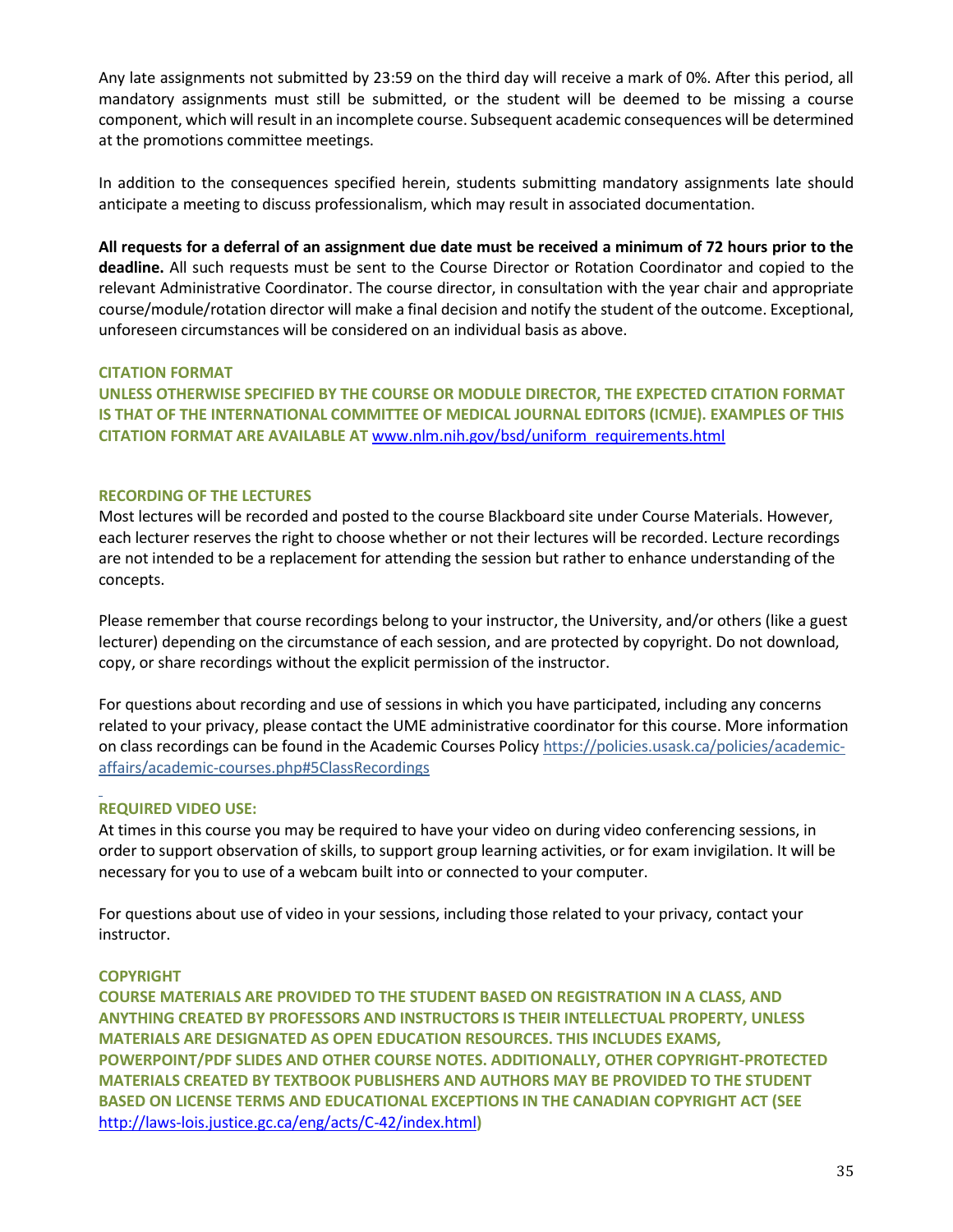**Before copying or distributing others' copyright-protected materials, please ensure that use of the materials is covered under the University's Fair Dealing Copyright Guidelines available at** [https://library.usask.ca/copyright/general-information/fair-dealing-guidelines.php.](https://library.usask.ca/copyright/general-information/fair-dealing-guidelines.php)For example, posting others' copyright-protected materials on the open web is not covered under the University's Fair Dealing Copyright Guidelines, and doing so requires permission from the copyright holder.

For more information about copyright, please visit<https://library.usask.ca/copyright/index.php> where there is information for students available at [https://library.usask.ca/copyright/students/rights.php,](https://library.usask.ca/copyright/students/rights.php) or contact the University's Copyright Coordinator at <mailto:copyright.coordinator@usask.ca> or (306) 966-8817.

## **INTEGRITY DEFINED (FROM THE OFFICE OF THE UNIVERSITY SECRETARY)**

The University of Saskatchewan is committed to the highest standards of academic integrity and honesty. Students are expected to be familiar with these standards regarding academic honesty and to uphold the policies of the University in this respect. Students are particularly urged to familiarize themselves with the provisions of the Student Conduct & Appeals section of the University Secretary Website and avoid any behavior that could potentially result in suspicions of cheating, plagiarism, misrepresentation of facts and/or participation in an offence. Academic dishonesty is a serious offence and can result in suspension or expulsion from the University.

All students should read and be familiar with the Regulations on Academic Student Misconduct [\(www.usask.ca/secretariat/student-conduct-appeals/StudentAcademicMisconduct.pdf\)](http://www.usask.ca/secretariat/student-conduct-appeals/StudentAcademicMisconduct.pdf) as well as the Standard of Student Conduct in Non-Academic Matters and Procedures for Resolution of Complaints and Appeals [\(www.usask.ca/secretariat/student-conduct-appeals/StudentNon-AcademicMisconduct.pdf\)](http://www.usask.ca/secretariat/student-conduct-appeals/StudentNon-AcademicMisconduct.pdf)

For more information on what academic integrity means for students see the Student Conduct & Appeals section of the University Secretary Website at: [www.usask.ca/secretariat/student-conduct](http://www.usask.ca/secretariat/student-conduct-appeals/forms/IntegrityDefined.pdf)[appeals/forms/IntegrityDefined.pdf](http://www.usask.ca/secretariat/student-conduct-appeals/forms/IntegrityDefined.pdf)

## **INTEGRITY IN A REMOTE LEARNING CONTEXT**

Although the face of teaching and learning has changed due to covid-19, the rules and principles governing academic integrity remain the same. If you ever have questions about what may or may not be permitted, ask your instructor. Students have found it especially important to clarify rules related to exams administered remotely and to follow these carefully and completely.

The University of Saskatchewan is committed to the highest standards of academic integrity and honesty. Students are expected to be familiar with these standards regarding academic honesty and to uphold the policies of the University in this respect. Students are particularly urged to familiarize themselves with the provisions of the Student Conduct & Appeals section of the University Secretary Website and avoid any behavior that could potentially result in suspicions of cheating, plagiarism, misrepresentation of facts and/or participation in an offence. Academic dishonesty is a serious offence and can result in suspension or expulsion from the University.

All students should read and be familiar with the Regulations on Academic Student Misconduct [\(https://secretariat.usask.ca/student-conduct-appeals/academic-misconduct.php\)](https://secretariat.usask.ca/student-conduct-appeals/academic-misconduct.php) as well as the Standard of Student Conduct in Non-Academic Matters and Procedures for Resolution of Complaints and Appeals [\(https://secretariat.usask.ca/student-conduct-appeals/academic-misconduct.php#IXXIIAPPEALS\)](https://secretariat.usask.ca/student-conduct-appeals/academic-misconduct.php#IXXIIAPPEALS)

For more information on what academic integrity means for students see the Academic Integrity section of the University Library Website at:<https://library.usask.ca/academic-integrity#AboutAcademicIntegrity>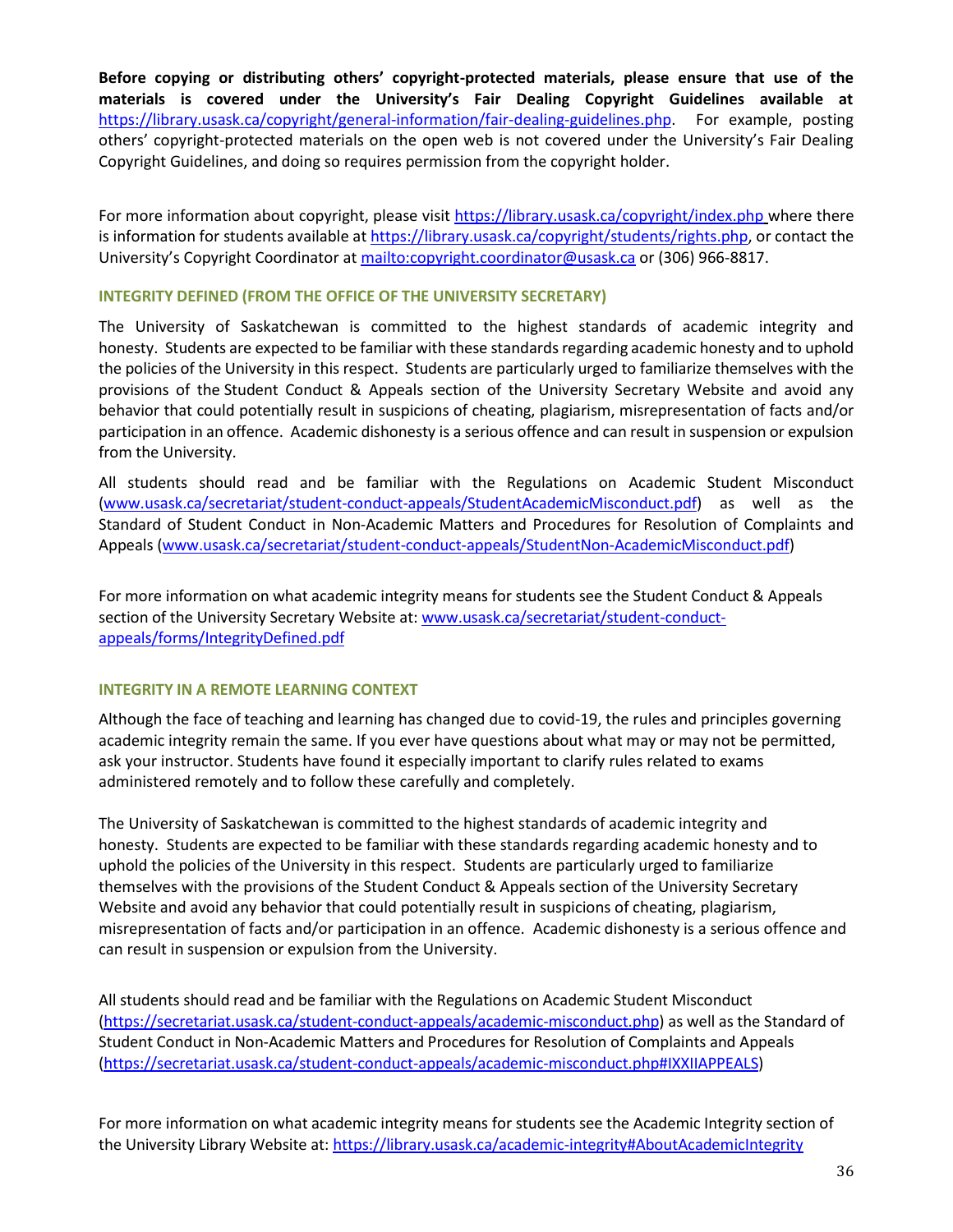You are encouraged to complete the Academic Integrity Tutorial to understand the fundamental values of academic integrity and how to be a responsible scholar and member of the USask community <https://library.usask.ca/academic-integrity.php#AcademicIntegrityTutorial>

# **EXAMINATIONS WITH ACCESS AND EQUITY SERVICES (AES)**

Students who have disabilities (learning, medical, physical, or mental health) are strongly encouraged to register with Access and Equity Services (AES) if they have not already done so. Students who suspect they may have disabilities should contact the Student Affairs Coordinator at the Office of Student Affairs (OSA) for advice and referrals. In order to access AES programs and supports, students must follow AES policy and procedures.

For more information, check

<https://students.usask.ca/health/centres/access-equity-services.php> or contact AES at (306) 966-7273 or aes@usask.ca.

Students registered with AES may request alternative arrangements for mid-term and final examinations.

Students must arrange such accommodations through the Office of Student Affairs (OSA) by the stated deadlines. Instructors shall provide the examinations for students who are being accommodated by the deadlinesm established by OSA.

# **RECOMMENDED TECHNOLOGY FOR REMOTE LEARNING**

Students are reminded of the importance of having the appropriate technology for remote learning. The list of recommendations can be found at [https://students.usask.ca/remote-learning/tech-requirements.php.](https://students.usask.ca/remote-learning/tech-requirements.php)

# **STUDENT SUPPORTS**

# **COLLEGE OF MEDICINE, OFFICE OF STUDENT AFFAIRS**

Student Affairs offers confidential support and advocacy at arm's length from the academic offices. For more information, in Saskatoon please contact:

COM Student Affairs Coordinator, Edith Conacher at edith.conacher@usask.ca or (306) 966-4751.

COM and the School of Rehabilitation Science Coordinator, Bev Digout at [bev.digout@usask.ca](mailto:bev.digout@usask.ca) or 306-966-8224

## **STUDENT AND ENROLMENT SERVICES DIVISION**

The Student and Enrolment Services Division (SESD) focuses on providing developmental and support services and programs to students and the university community. For more information, see the students' website [http://students.usask.ca](http://students.usask.ca/)

## **ACADEMIC HELP FOR STUDENTS**

The University Library offers a range of learning and academic support to assist USask undergrad and graduate students. For information on specific services, please see the Learning page on the Library web site [https://library.usask.ca/support/learning.php.](https://library.usask.ca/support/learning.php)